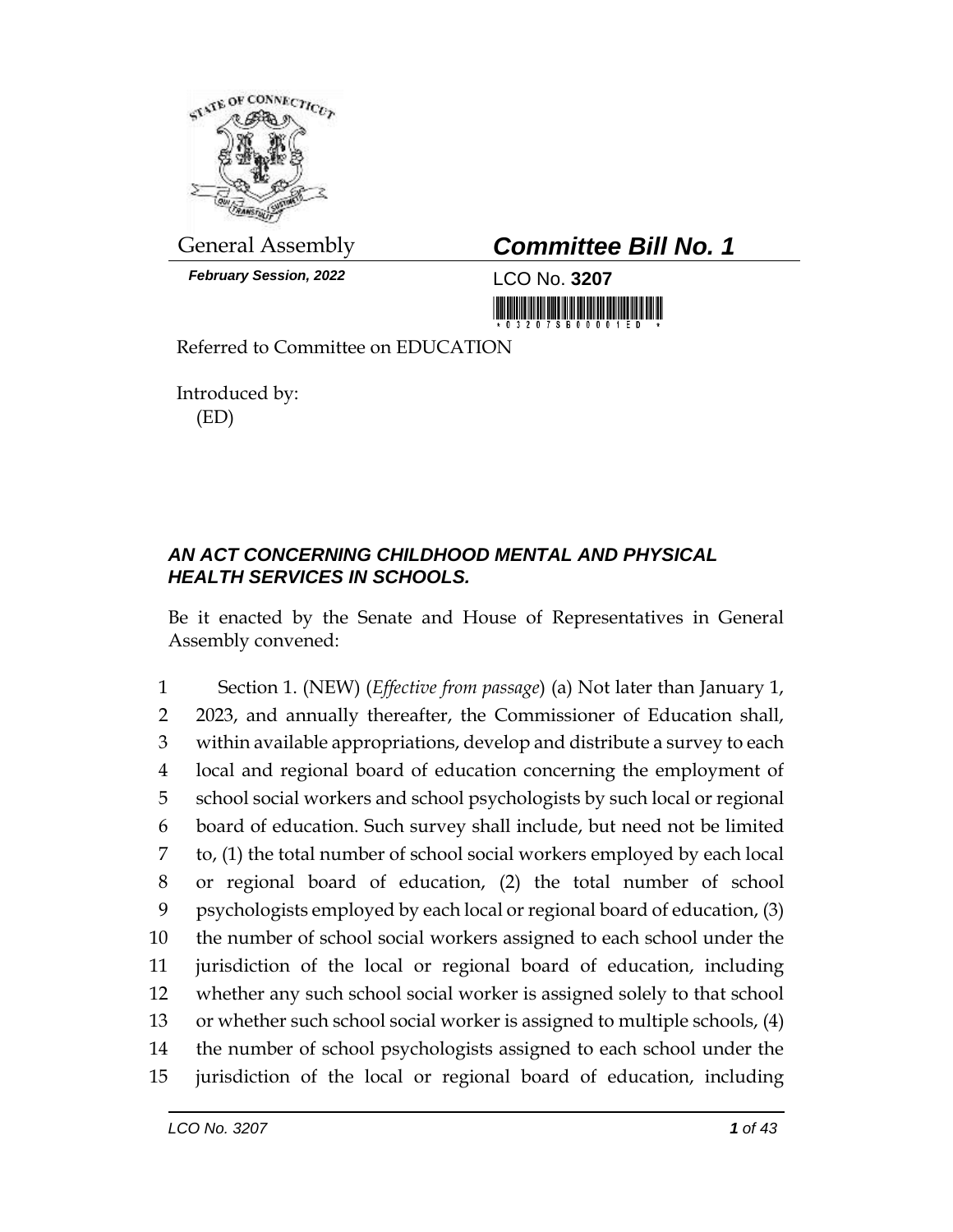whether any such school psychologist is assigned solely to that school or whether such school psychologist is assigned to multiple schools, (5) the geographic area covered by any such school social worker who provides services to more than one local or regional board of education, (6) the geographic area covered by any such school psychologist who provides services to more than one local or regional board of education, (7) an estimate of the annual number of students who have received direct services from each individual school social worker employed by a local or regional board of education during the five-year period preceding completion of the survey, and (8) an estimate of the annual number of students who have received direct services from each individual school psychologist employed by a local or regional board of education during the five-year period preceding completion of the survey.

 (b) For the school year commencing July 1, 2022, and each school year thereafter, each local and regional board of education shall annually complete the survey developed and distributed pursuant to subsection (a) of this section to the commissioner, and submit such completed survey to the commissioner, at such time and in such manner as the commissioner prescribes.

 (c) Following the receipt of a completed survey from a local or regional board of education, the commissioner shall annually calculate (1) a student-to-school social worker ratio for (A) such board of education, and (B) each school under the jurisdiction of such board of education, and (2) a student-to-school psychologist ratio for (A) such board of education, and (B) each school under the jurisdiction of such board of education.

 (d) Not later than January 1, 2023, and annually thereafter, the commissioner shall submit a report, in accordance with the provisions of section 11-4a of the general statutes, on the results of the survey completed under this section and the student-to-school social worker ratios and student-to-school psychologist ratios calculated pursuant to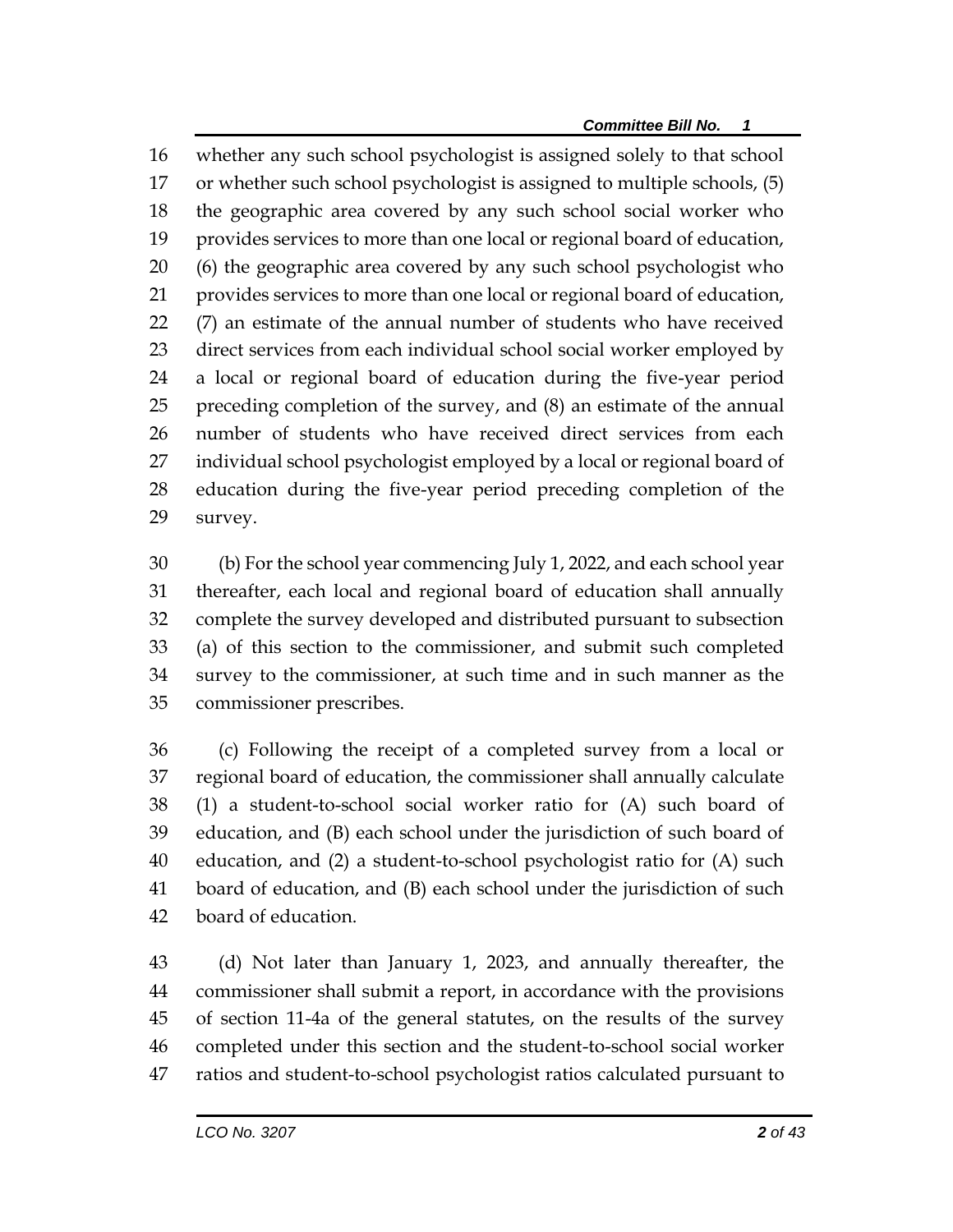subsection (c) of this section, to the joint standing committees of the General Assembly having cognizance of matters relating to education and children.

 Sec. 2. (NEW) (*Effective July 1, 2022*) (a) For the fiscal years ending June 30, 2023, to June 30, 2025, inclusive, the Department of Education shall administer a grant program to provide grants to local and regional boards of education for the purpose of hiring and retaining additional school social workers and school psychologists. For purposes of this section, "school social worker" means a person who holds a professional educator certificate issued by the State Board of Education pursuant to section 10-145b of the general statutes, with a school social worker endorsement.

 (b) Applications for grants pursuant to subsection (a) of this section shall be filed with the Commissioner of Education at such time and in such manner as the commissioner prescribes. As part of the application, an applicant shall submit a (1) plan for the expenditure of grant funds, and (2) copy of the completed survey described in section 1 of this act. Such plan shall include, but need not be limited to, the number of additional school social workers or school psychologists to be hired, the number of school social workers or school psychologists being retained who were previously hired with the assistance of grant funds awarded under this section, whether such school social workers and school psychologists will be conducting assessments of students or providing services to students based on the results of assessments, and the type of services that will be provided by such school social workers and school psychologists.

 (c) In determining whether to award an applicant a grant under this section, the commissioner shall give priority to those school districts (1) with large student-to-school social worker ratios or student-to-school psychologist ratios, or (2) that have a high volume of student utilization of mental health services.

(d) For the fiscal year ending June 30, 2023, the commissioner may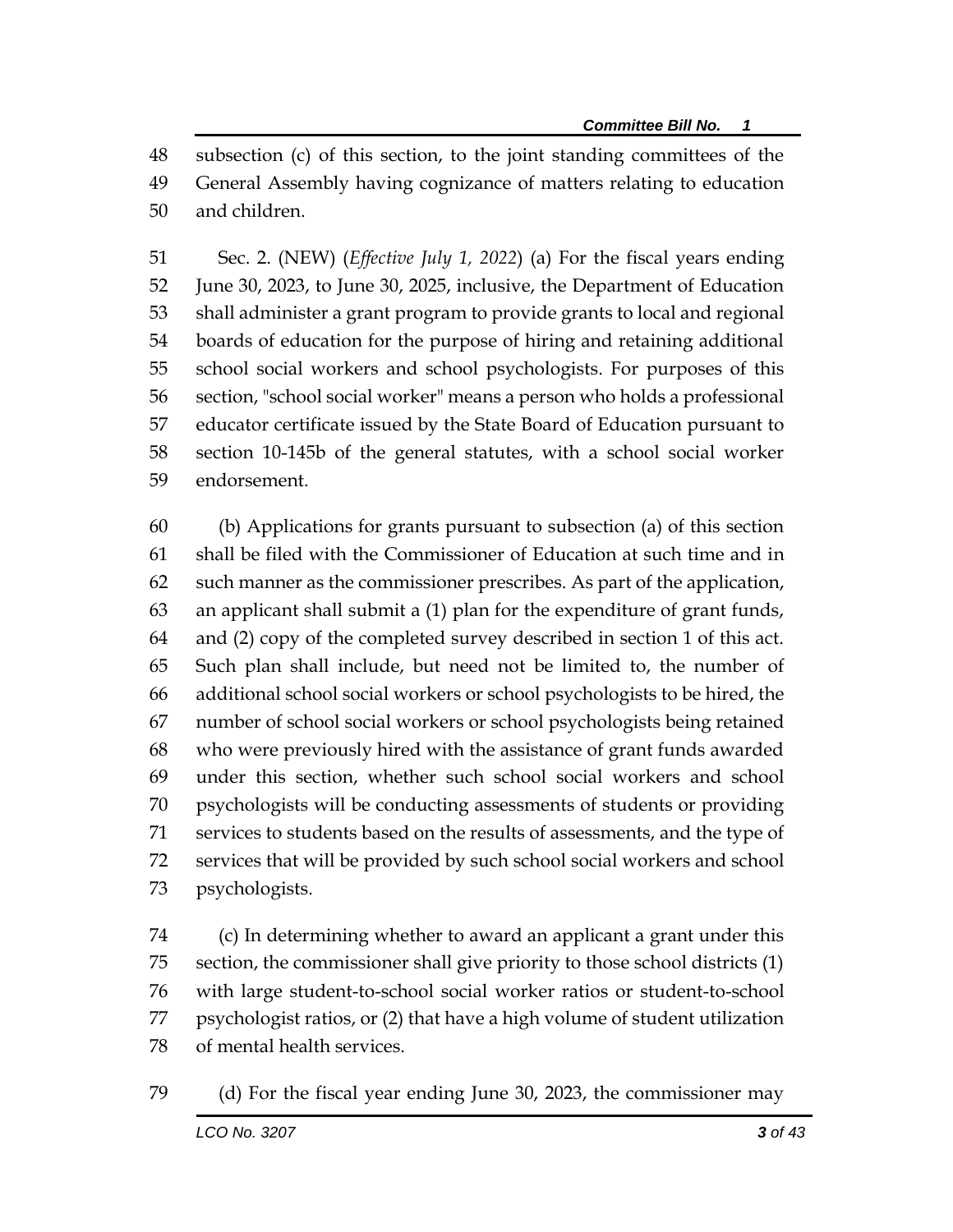award a grant to an applicant and shall determine the amount of the grant award based on the plan submitted by such applicant pursuant to subsection (b) of this section. The commissioner shall pay a grant to each grant recipient in each of the fiscal years ending June 30, 2023, to June 30, 2025, inclusive, as follows: (1) For the fiscal year ending June 30, 2023, the amount of the grant shall be as determined by the commissioner under this subsection; (2) for the fiscal year ending June 30, 2024, the amount of the grant shall be the same amount as the grant awarded for the prior fiscal year; and (3) for the fiscal year ending June 30, 2025, the amount of the grant shall be seventy per cent of the amount of the grant awarded for the prior fiscal year.

 (e) Grant recipients shall file annual expenditure reports with the department at such time and in such manner as the commissioner prescribes. Grant recipients shall refund to the department (1) any unexpended amounts at the close of the fiscal year in which the grant was awarded, and (2) any amounts not expended in accordance with the plan for which such grant application was approved.

 (f) (1) The department shall annually track and calculate the utilization rate of the grant program for each grant recipient. Such utilization rate shall be calculated using metrics that include, but need not be limited to, the number of students served and the hours of service provided using grant funds awarded under the program.

 (2) The department shall annually calculate the return on investment for the grant program using the expenditure reports filed pursuant to subsection (e) of this section and the utilization rates calculated pursuant to subdivision (1) of this subsection.

 (g) For purposes of carrying out the provisions of this section, the Department of Education may accept funds from private sources or any state agency, gifts, grants and donations, including, but not limited to, in-kind donations.

(h) (1) Not later than January 1, 2024, and each January first thereafter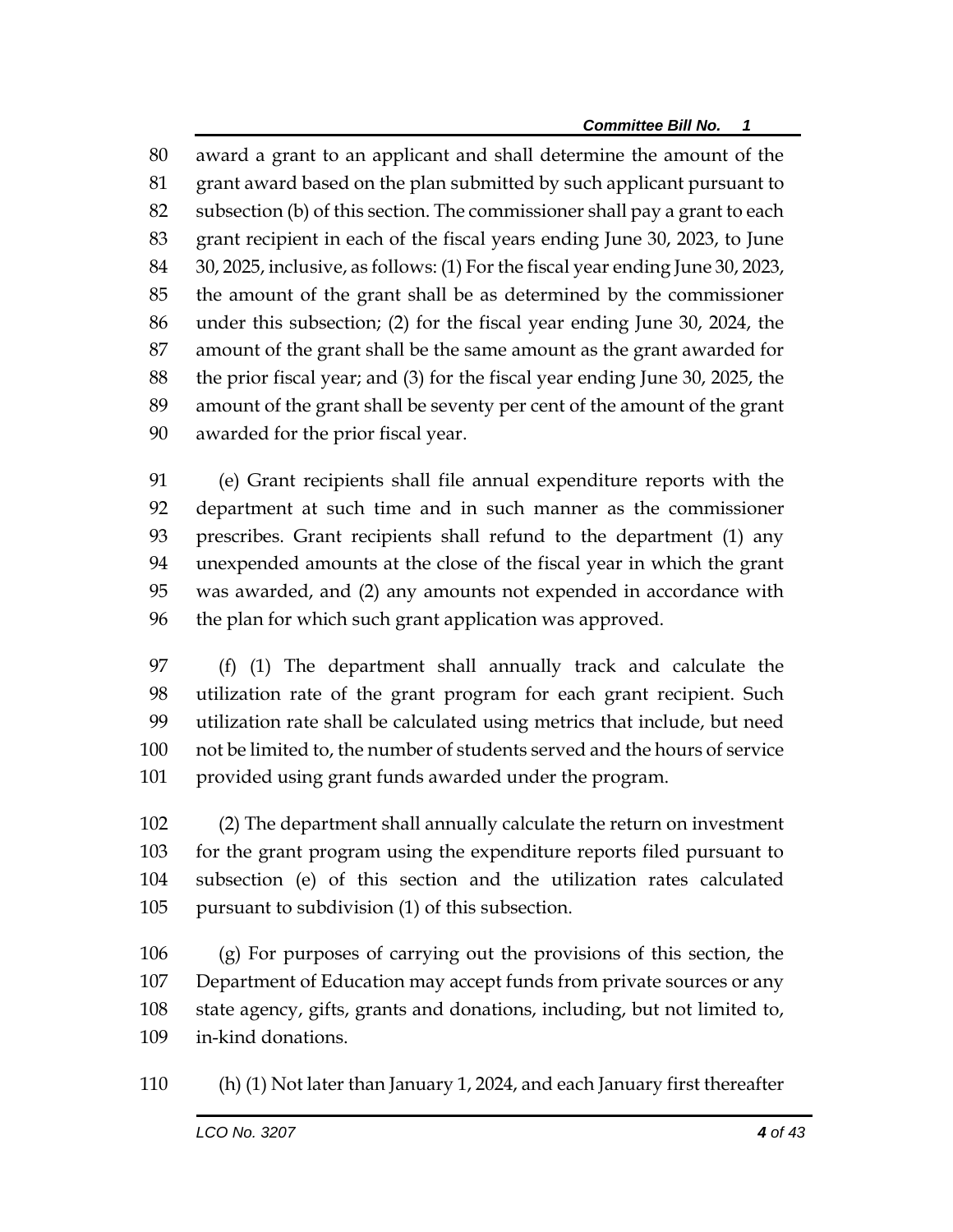until and including January 1, 2026, the commissioner shall submit a report, in accordance with the provisions of section 11-4a of the general statutes, on the utilization rate for each grant recipient and the return on investment for the grant program, calculated pursuant to subsection (f) of this section, to the joint standing committees of the General Assembly having cognizance of matters relating to education and children.

 (2) Not later than January 1, 2026, the Commissioner of Education shall develop recommendations concerning (A) whether such grant program should be extended and funded for the fiscal year ending June 30, 2026, and each fiscal year thereafter, and (B) the amount of the grant award under the program. The commissioner shall submit such recommendations, in accordance with the provisions of section 11-4a of the general statutes, to the joint standing committees of the General Assembly having cognizance of matters relating to education and children.

 Sec. 3. (NEW) (*Effective July 1, 2022*) (a) The State Board of Education, upon the request of a local or regional board of education or a regional educational service center, may issue a human services permit to any applicant with specialized training, experience or expertise in social work, human services, psychology or sociology. Such permit shall authorize a person to be employed by a local or regional board of education or a regional educational service center and to provide mental health and human services to students. Such applicant shall (1) hold a bachelor's degree in social work, human services, psychology, sociology or other equivalent subject area from an institution of higher education accredited by the Board of Regents for Higher Education or Office of Higher Education or regionally accredited, and (2) have a minimum of four years of work experience in such subject areas, or one year of work experience and two years of specialized schooling in such subject areas.

 (b) Each such human services permit shall be valid for three years and may be renewed by the Commissioner of Education for good cause upon the request of the superintendent of schools for the district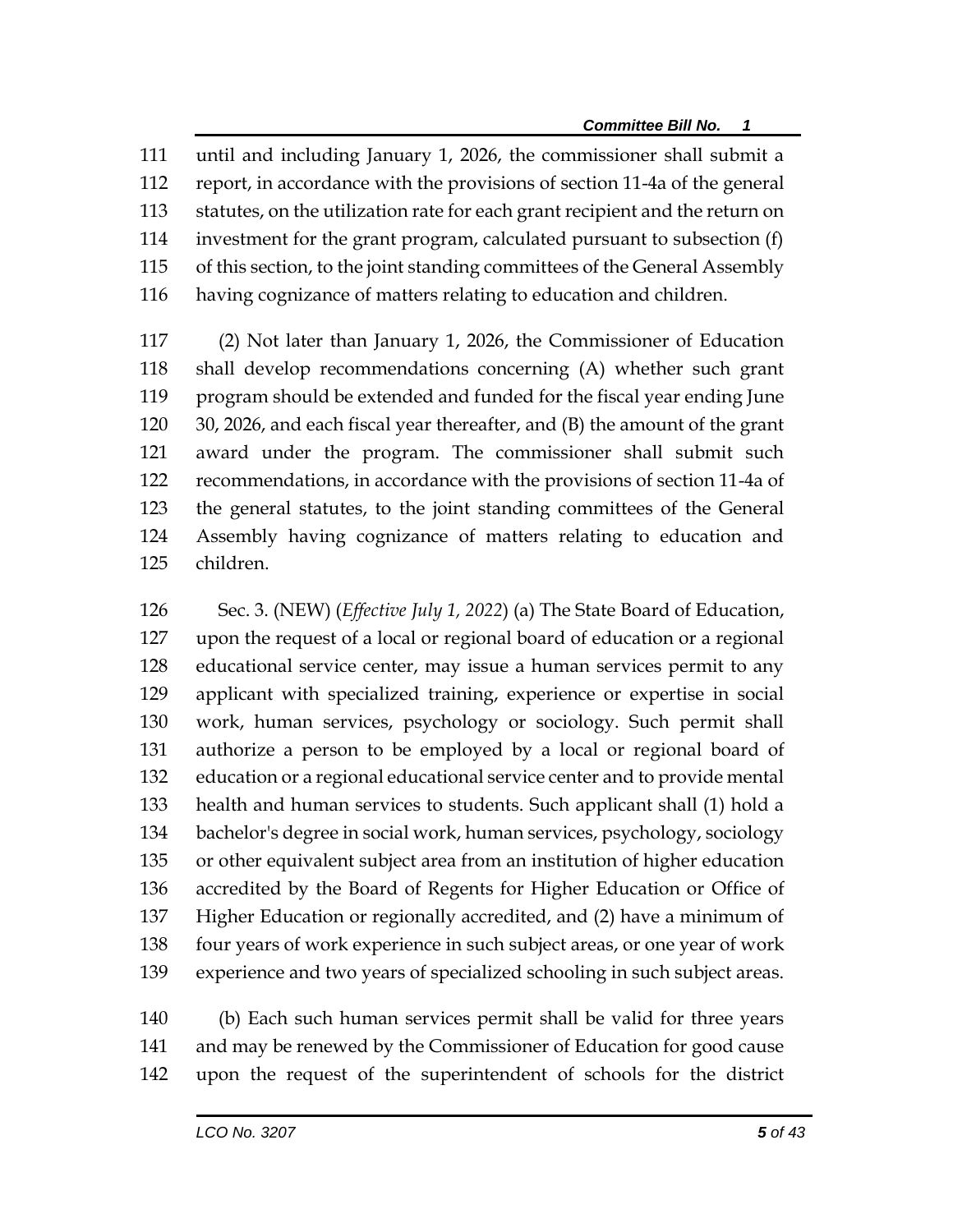employing such person or the regional educational service center employing such person.

 Sec. 4. (NEW) (*Effective July 1, 2022*) Not later than July 1, 2023, the Department of Education, in collaboration with the governing authority for intramural and interscholastic athletics, shall develop a mental health plan for student athletes to raise awareness of mental health resources available to student athletes. Such plan shall be made available to local and regional boards of education and implemented in accordance with the provisions of section 5 of this act. Such plan shall include, but need not be limited to, provisions relating to (1) access to the mental health services team for the school district, (2) screening and recognizing appropriate referrals for student athletes, (3) communication among members of the mental health services team, (4) the management of medications of student athletes, (5) crisis intervention services, (6) the mitigation of risk to student athletes, and (7) transition care for those student athletes leaving intramural or interscholastic athletics by means of graduation, dismissal or suspension. The department shall make such plan available on its Internet web site and provide technical assistance to local and regional boards of education in the implementation of the plan.

 Sec. 5. (NEW) (*Effective July 1, 2022*) For the school year commencing July 1, 2023, and each school year thereafter, each local and regional board of education shall implement the mental health plan for student athletes, developed pursuant to section 4 of this act, for the school district.

 Sec. 6. Section 10-212a of the general statutes is repealed and the following is substituted in lieu thereof (*Effective from passage*):

170 (a) (1) A school nurse or, in the absence of such nurse, any other nurse licensed pursuant to the provisions of chapter 378, including a nurse employed by, or providing services under the direction of a local or regional board of education at, a school-based health clinic, who shall administer medical preparations only to students enrolled in such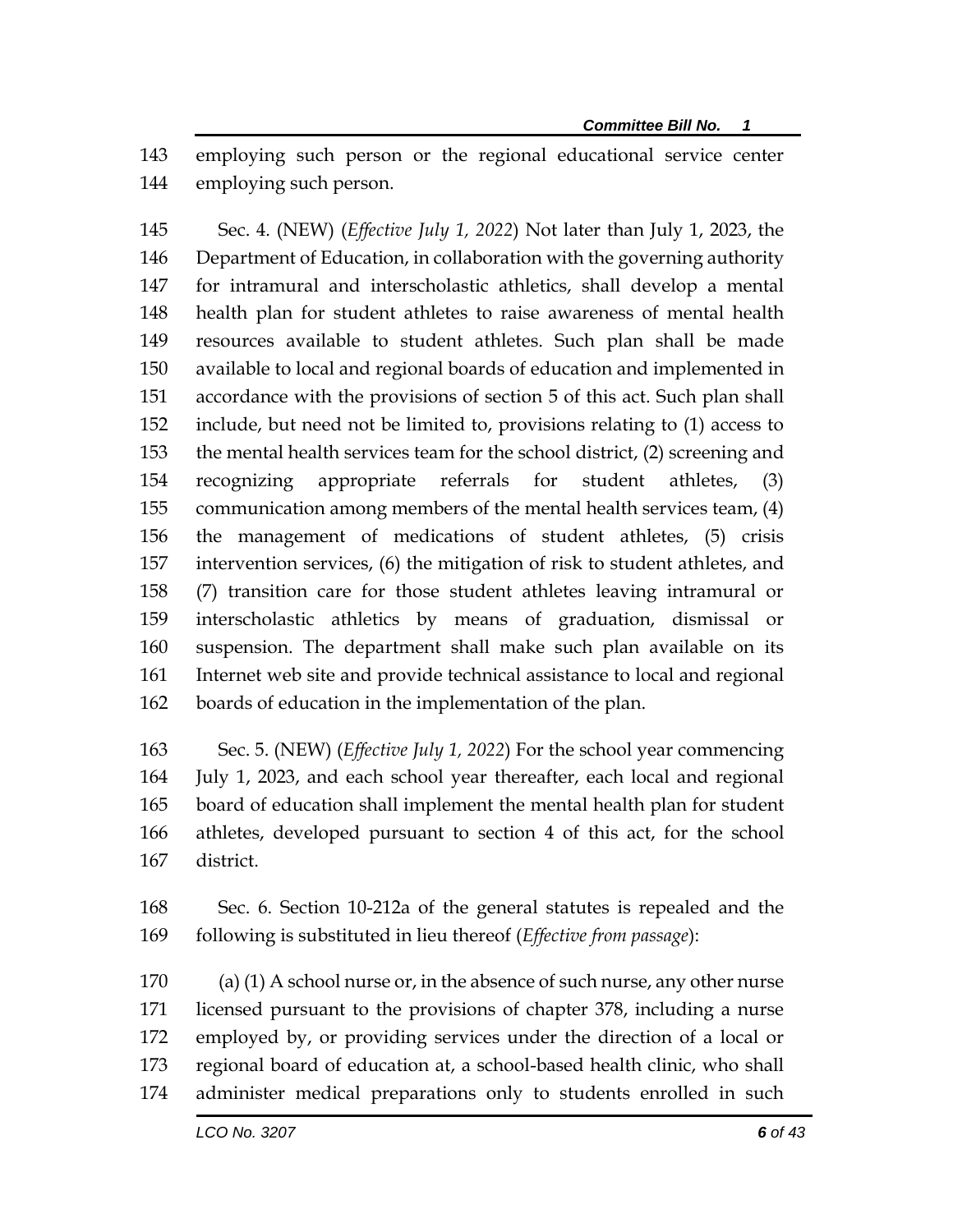school-based health clinic in the absence of a school nurse, the principal, any teacher, licensed athletic trainer, licensed physical or occupational therapist employed by a school district, or coach of intramural and interscholastic athletics of a school may administer, subject to the provisions of subdivision (2) of this subsection, medicinal preparations, including such controlled drugs as the Commissioner of Consumer Protection may, by regulation, designate, to any student at such school pursuant to the written order of a physician licensed to practice medicine, or a dentist licensed to practice dental medicine in this or another state, or an optometrist licensed to practice optometry in this state under chapter 380, or an advanced practice registered nurse licensed to prescribe in accordance with section 20-94a, or a physician assistant licensed to prescribe in accordance with section 20-12d, and the written authorization of a parent or guardian of such child. The administration of medicinal preparations by a nurse licensed pursuant to the provisions of chapter 378, a principal, teacher, licensed athletic trainer, licensed physical or occupational therapist employed by a school district, or coach shall be under the general supervision of a school nurse. No such school nurse or other nurse, principal, teacher, licensed athletic trainer, licensed physical or occupational therapist employed by a school district, coach or school paraprofessional administering medication pursuant to this section shall be liable to such student or a parent or guardian of such student for civil damages for any personal injuries that result from acts or omissions of such school nurse or other nurse, principal, teacher, licensed athletic trainer, licensed physical or occupational therapist employed by a school district, coach or school paraprofessional administering medication pursuant to this section in administering such preparations that may constitute ordinary negligence. This immunity does not apply to acts or omissions constituting gross, wilful or wanton negligence.

 (2) Each local and regional board of education that allows a school nurse or, in the absence of such nurse, any other nurse licensed pursuant to the provisions of chapter 378, including a nurse employed by, or providing services under the direction of a local or regional board of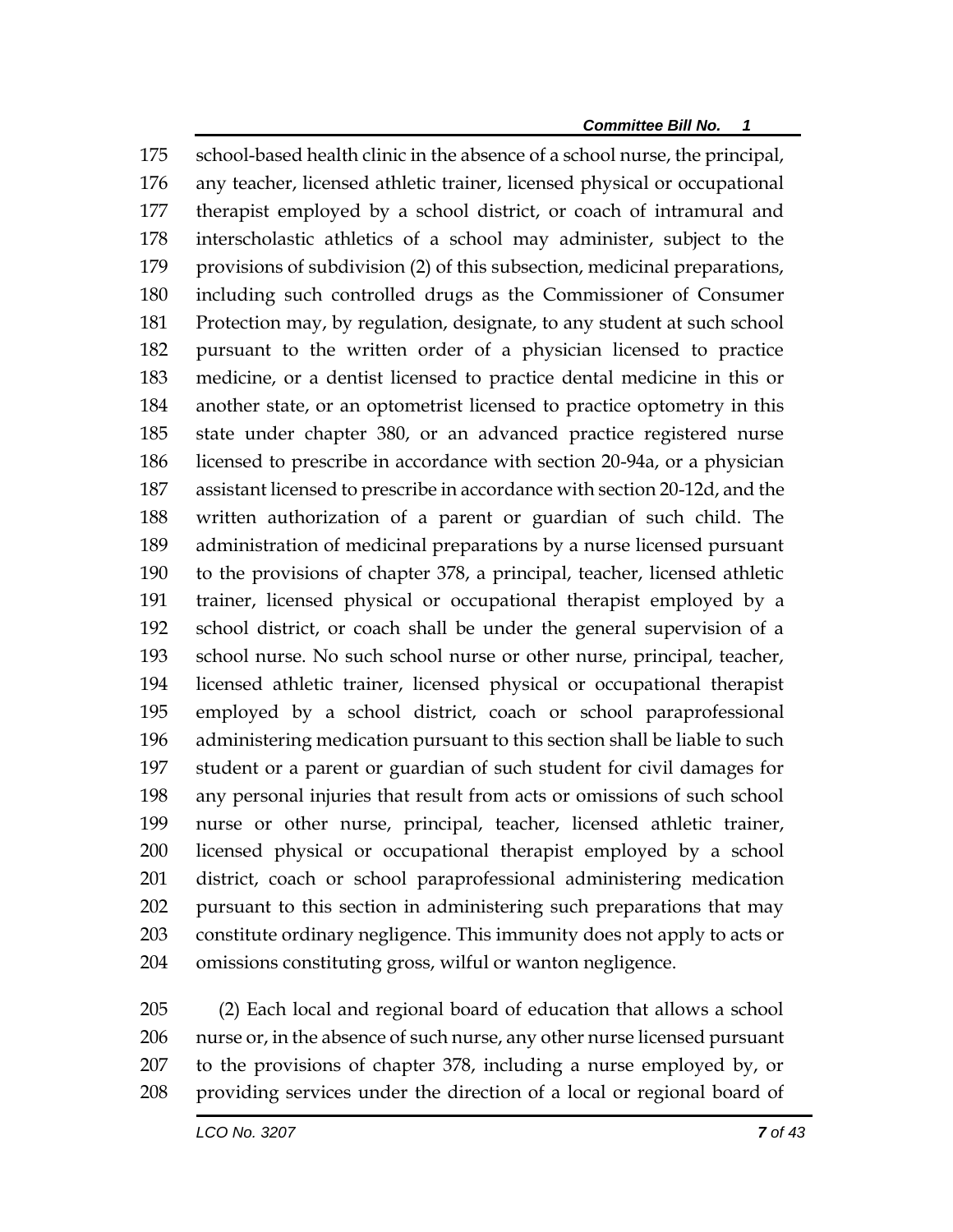education at, a school-based health clinic, who shall administer medical preparations only to students enrolled in such school-based health clinic in the absence of a school nurse, the principal, any teacher, licensed athletic trainer, licensed physical or occupational therapist employed by a school district, coach of intramural and interscholastic athletics or school paraprofessional of a school to administer medicine or that allows a student to possess, self-administer or possess and self- administer medicine, including medicine administered through the use of an asthmatic inhaler or an automatic prefilled cartridge injector or similar automatic injectable equipment, shall adopt written policies and procedures, in accordance with this section and the regulations adopted pursuant to subsection (c) of this section, that shall be approved by the school medical advisor, if any, or other qualified licensed physician. Once so approved, such administration of medication shall be in accordance with such policies and procedures.

 (3) A director of a school readiness program as defined in section 10- 225 16p, as amended by this act, or a before or after school program exempt from licensure by the Department of Public Health pursuant to subdivision (1) of subsection (b) of section 19a-77, or the director's designee, may administer medications to a child enrolled in such a program in accordance with regulations adopted by the State Board of Education in accordance with the provisions of chapter 54. No individual administering medications pursuant to this subdivision shall be liable to such child or a parent or guardian of such child for civil damages for any personal injuries that result from acts or omissions of such individual in administering such medications which may constitute ordinary negligence. This immunity shall not apply to acts or omissions constituting gross, wilful or wanton negligence.

 (b) Each school wherein any controlled drug is administered under the provisions of this section shall keep such records thereof as are required of hospitals under the provisions of subsections (f) and (h) of section 21a-254 and shall store such drug in such manner as the Commissioner of Consumer Protection shall, by regulation, require.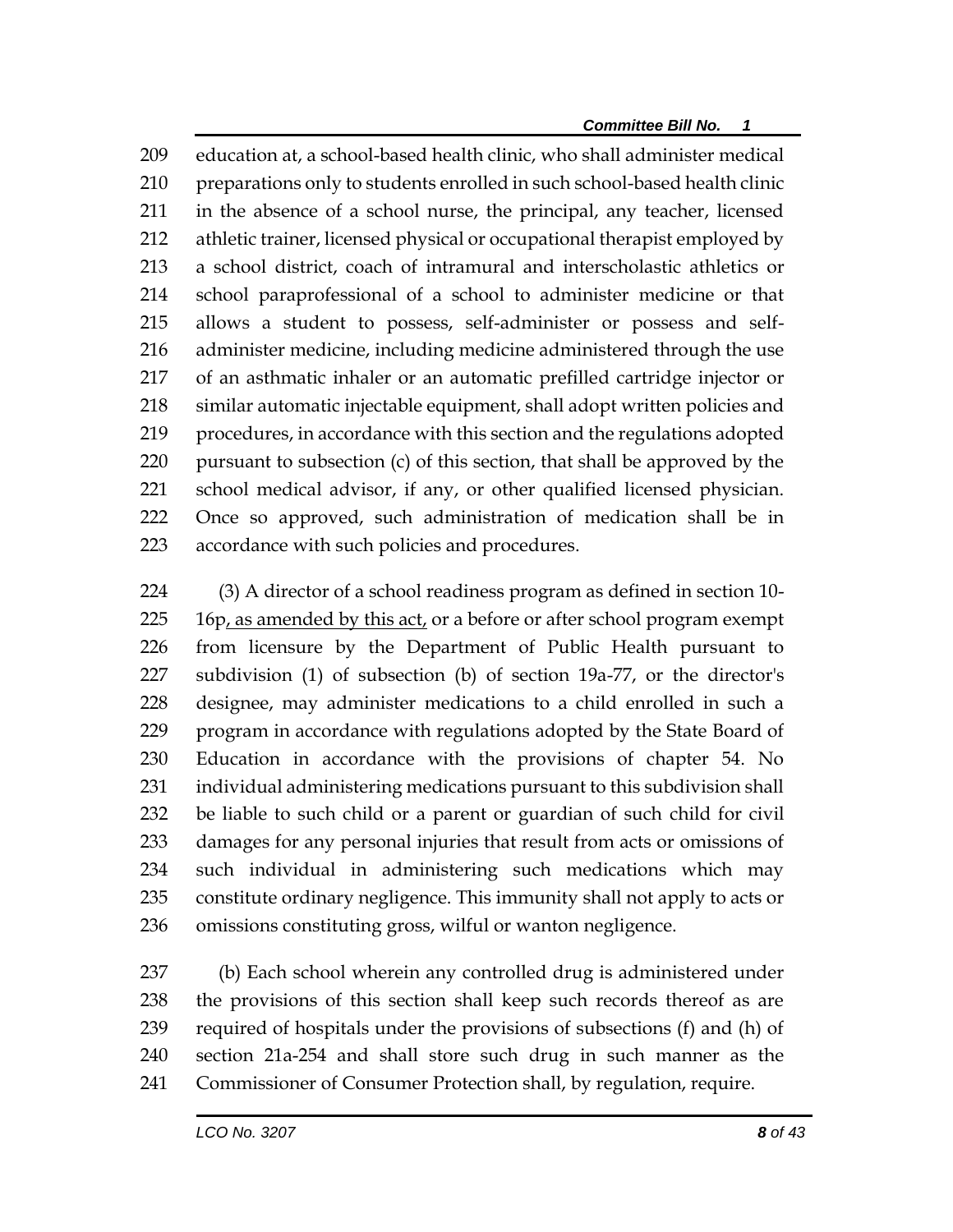(c) The State Board of Education, in consultation with the Commissioner of Public Health, shall adopt regulations, in accordance with the provisions of chapter 54, determined to be necessary by the board to carry out the provisions of this section, including, but not limited to, regulations that (1) specify conditions under which a coach of intramural and interscholastic athletics may administer medicinal preparations, including controlled drugs specified in the regulations adopted by the commissioner, to a child participating in such intramural and interscholastic athletics, (2) specify conditions and procedures for the administration of medication by school personnel to students, 252 including, but not limited to,  $(A)$  the conditions and procedures for the storage and administration of epinephrine by school personnel to students for the purpose of emergency first aid to students who experience allergic reactions and who do not have a prior written authorization for the administration of epinephrine, in accordance with the provisions of subdivision (2) of subsection (d) of this section, and (B) the conditions and procedures for the storage and administration of opioid antagonists by school personnel to students who experience an 260 opioid-related drug overdose and who do not have a prior written authorization for the administration of an opioid antagonist, in 262 accordance with the provisions of subdivision  $(1)$  of subsection  $(g)$  of 263 this section, and (3) specify conditions for the possession, self- administration or possession and self-administration of medication by students, including permitting a child diagnosed with: (A) Asthma to retain possession of an asthmatic inhaler at all times while attending school for prompt treatment of the child's asthma and to protect the child against serious harm or death provided a written authorization for self-administration of medication signed by the child's parent or 270 guardian and an authorized prescriber is submitted to the school nurse; and (B) an allergic condition to retain possession of an automatic prefilled cartridge injector or similar automatic injectable equipment at all times, including while attending school or receiving school transportation services, for prompt treatment of the child's allergic condition and to protect the child against serious harm or death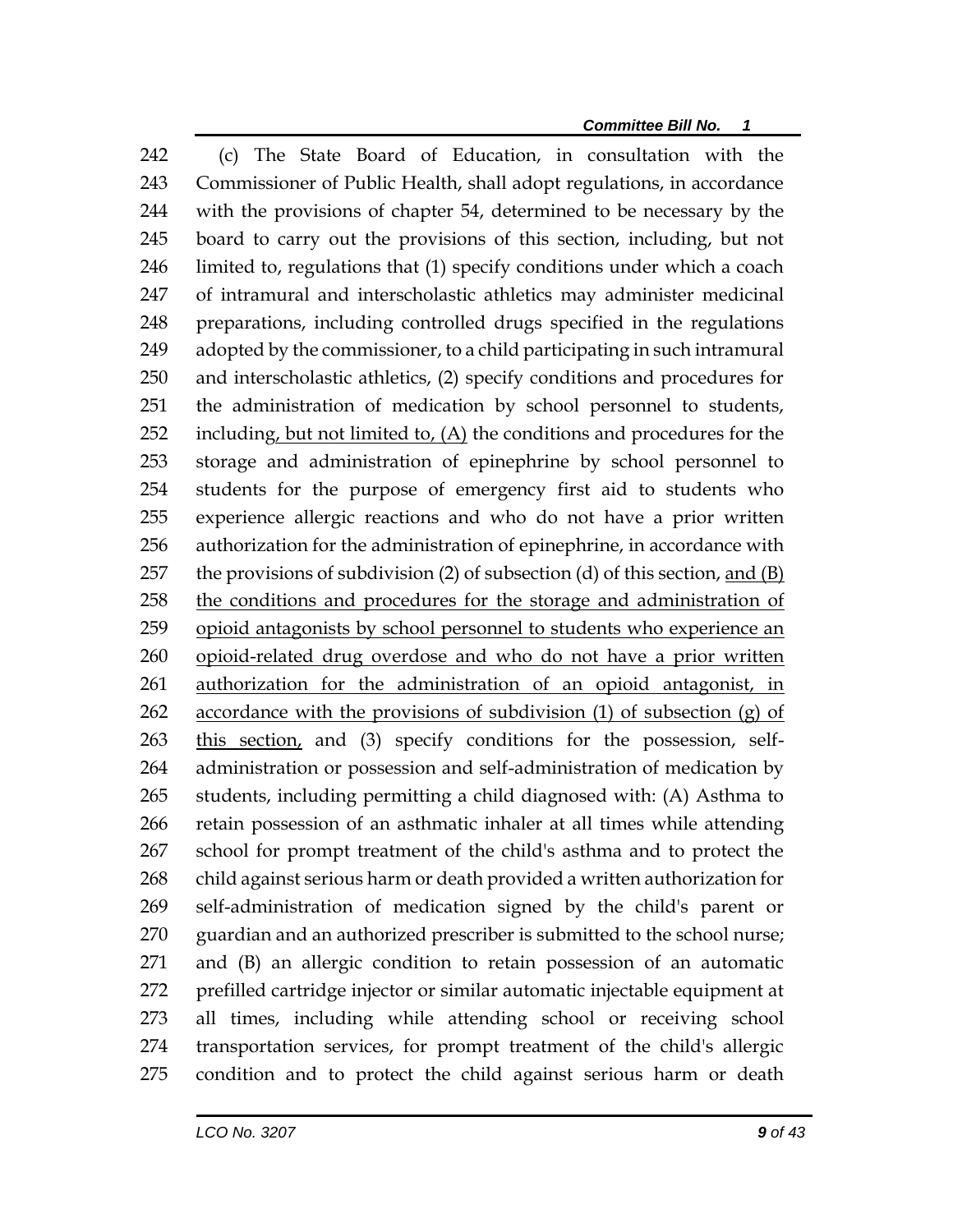provided a written authorization for self-administration of medication signed by the child's parent or guardian and an authorized prescriber is submitted to the school nurse. The regulations shall require authorization pursuant to: (i) The written order of a physician licensed to practice medicine in this or another state, a dentist licensed to practice dental medicine in this or another state, an advanced practice registered nurse licensed under chapter 378, a physician assistant licensed under chapter 370, a podiatrist licensed under chapter 375, or an optometrist licensed under chapter 380; and (ii) the written authorization of a parent or guardian of such child.

286 (d) (1) (A) With the written authorization of a student's parent or guardian, and (B) pursuant to the written order of a qualified medical professional, a school nurse and a school medical advisor, if any, may jointly approve and provide general supervision to an identified school paraprofessional to administer medication, including, but not limited to, medication administered with a cartridge injector, to a specific student with a medically diagnosed allergic condition that may require prompt treatment in order to protect the student against serious harm or death.

 (2) A school nurse or, in the absence of a school nurse, a qualified school employee shall maintain epinephrine in cartridge injectors for the purpose of emergency first aid to students who experience allergic reactions and do not have a prior written authorization of a parent or guardian or a prior written order of a qualified medical professional for the administration of epinephrine. A school nurse or a school principal shall select qualified school employees to administer such epinephrine under this subdivision, and there shall be at least one such qualified school employee on the grounds of the school during regular school hours in the absence of a school nurse. A school nurse or, in the absence of such school nurse, such qualified school employee may administer such epinephrine under this subdivision, provided such administration of epinephrine is in accordance with policies and procedures adopted pursuant to subsection (a) of this section. Such administration of epinephrine by a qualified school employee shall be limited to situations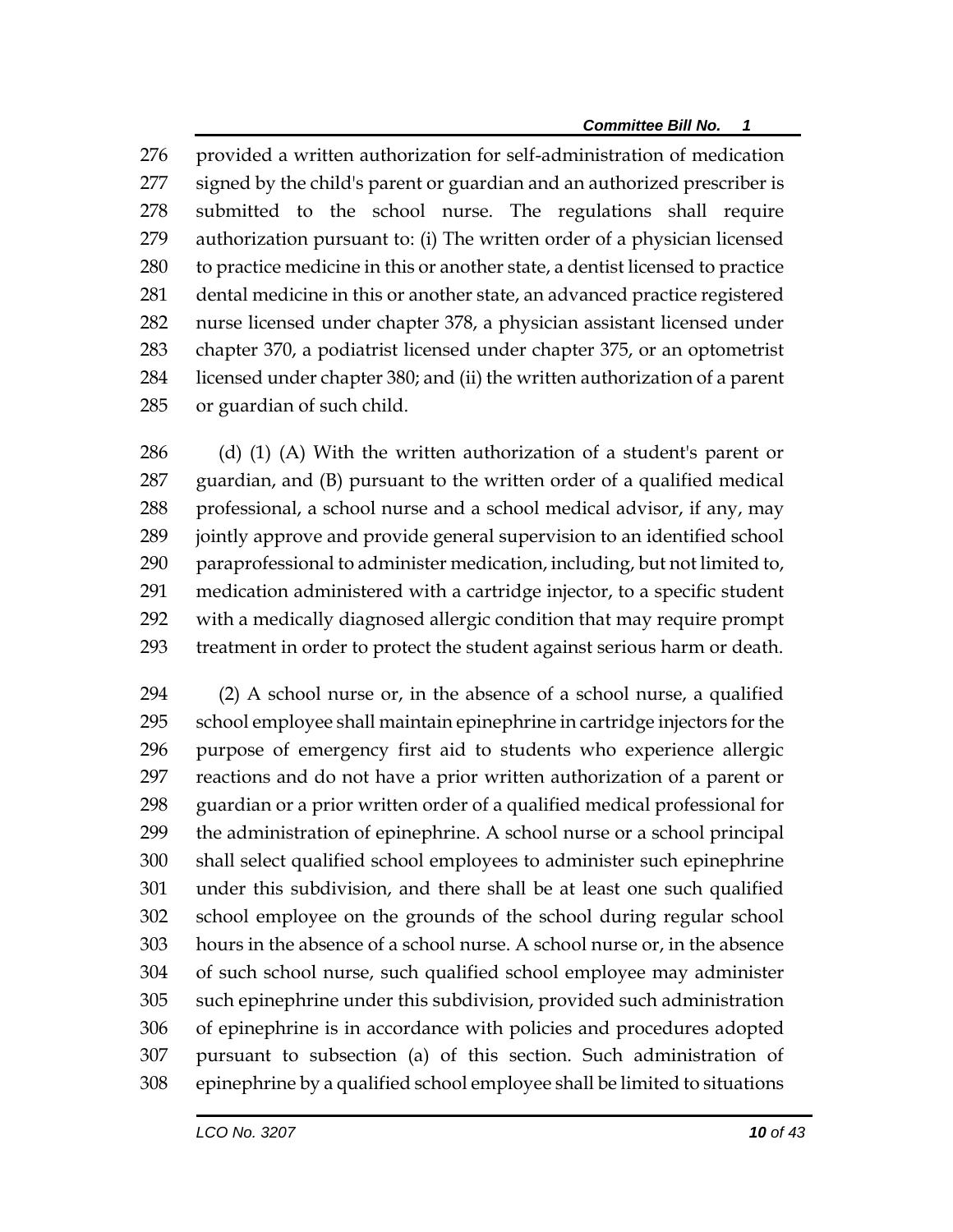when the school nurse is absent or unavailable. No qualified school employee shall administer such epinephrine under this subdivision unless such qualified school employee annually completes the training program described in section 10-212g. The parent or guardian of a student may submit, in writing, to the school nurse and school medical advisor, if any, that epinephrine shall not be administered to such student under this subdivision.

 (3) In the case of a student with a medically diagnosed life- threatening allergic condition, (A) with the written authorization of such student's parent or guardian, and (B) pursuant to the written order of a qualified medical professional, such student may possess, self- administer or possess and self-administer medication, including, but not limited to, medication administered with a cartridge injector, to protect such student against serious harm or death.

 (4) For purposes of this subsection, (A) "cartridge injector" means an automatic prefilled cartridge injector or similar automatic injectable equipment used to deliver epinephrine in a standard dose for emergency first aid response to allergic reactions, (B) "qualified school employee" means a principal, teacher, licensed athletic trainer, licensed physical or occupational therapist employed by a school district, coach or school paraprofessional, and (C) "qualified medical professional" means (i) a physician licensed under chapter 370, (ii) an optometrist licensed to practice optometry under chapter 380, (iii) an advanced practice registered nurse licensed to prescribe in accordance with section 20-94a, or (iv) a physician assistant licensed to prescribe in accordance with section 20-12d.

 (e) (1) With the written authorization of a student's parent or guardian, and (2) pursuant to a written order of the student's physician licensed under chapter 370 or the student's advanced practice registered nurse licensed under chapter 378, a school nurse or a school principal shall select, and a school nurse shall provide general supervision to, a qualified school employee to administer medication with injectable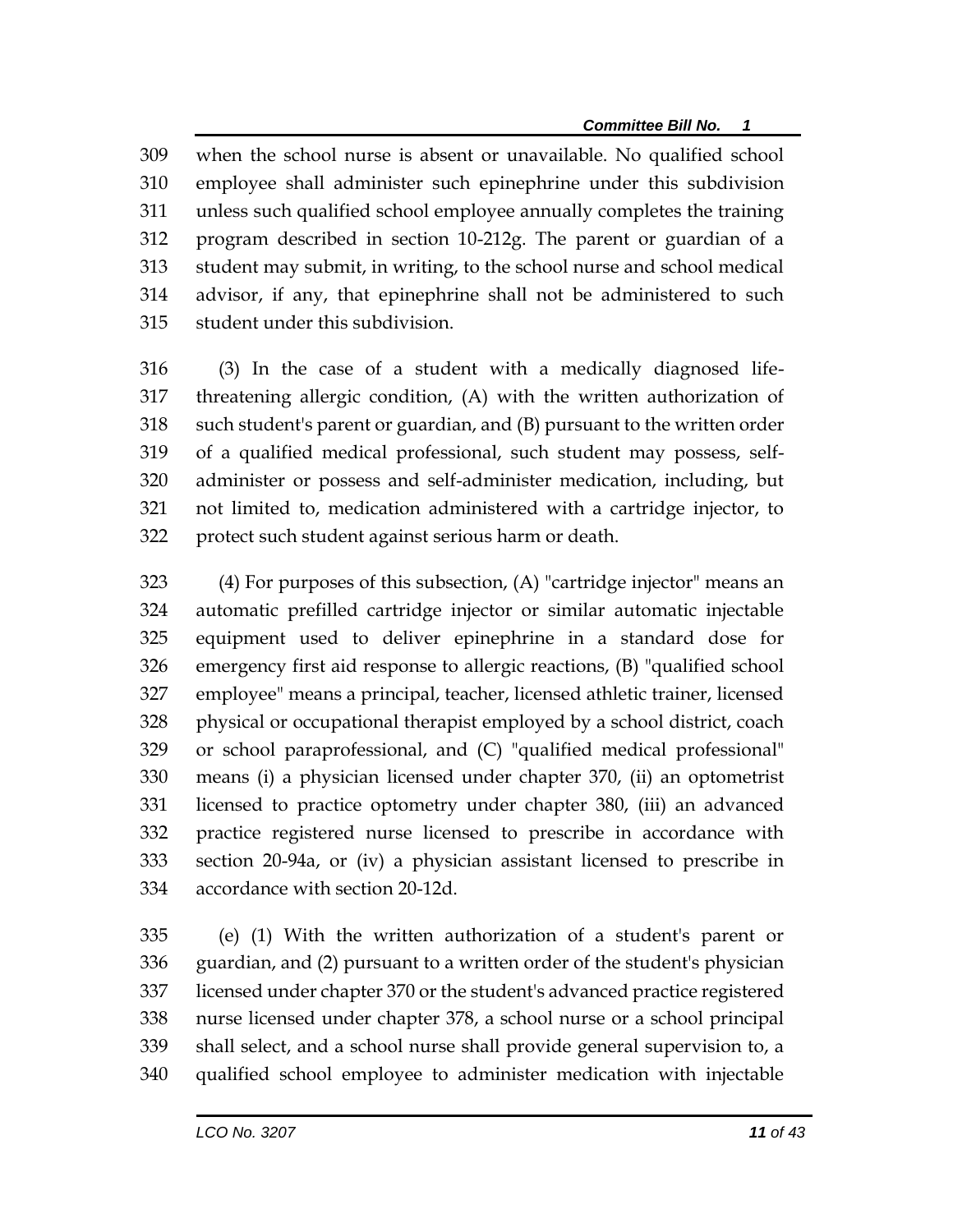equipment used to administer glucagon to a student with diabetes that may require prompt treatment in order to protect the student against serious harm or death. Such authorization shall be limited to situations when the school nurse is absent or unavailable. No qualified school employee shall administer medication under this subsection unless (A) such qualified school employee annually completes any training required by the school nurse and school medical advisor, if any, in the administration of medication with injectable equipment used to administer glucagon, (B) the school nurse and school medical advisor, if any, have attested, in writing, that such qualified school employee has completed such training, and (C) such qualified school employee voluntarily agrees to serve as a qualified school employee. For purposes of this subsection, "injectable equipment used to administer glucagon" means an injector or injectable equipment used to deliver glucagon in an appropriate dose for emergency first aid response to diabetes. For purposes of this subsection, "qualified school employee" means a principal, teacher, licensed athletic trainer, licensed physical or occupational therapist employed by a school district, coach or school paraprofessional.

 (f) (1) (A) With the written authorization of a student's parent or guardian, and (B) pursuant to the written order of a physician licensed under chapter 370 or an advanced practice registered nurse licensed under chapter 378, a school nurse and a school medical advisor, if any, shall select, and a school nurse shall provide general supervision to, a qualified school employee to administer antiepileptic medication, including by rectal syringe, to a specific student with a medically diagnosed epileptic condition that requires prompt treatment in accordance with the student's individual seizure action plan. Such authorization shall be limited to situations when the school nurse is absent or unavailable. No qualified school employee shall administer medication under this subsection unless (i) such qualified school employee annually completes the training program described in subdivision (2) of this subsection, (ii) the school nurse and school medical advisor, if any, have attested, in writing, that such qualified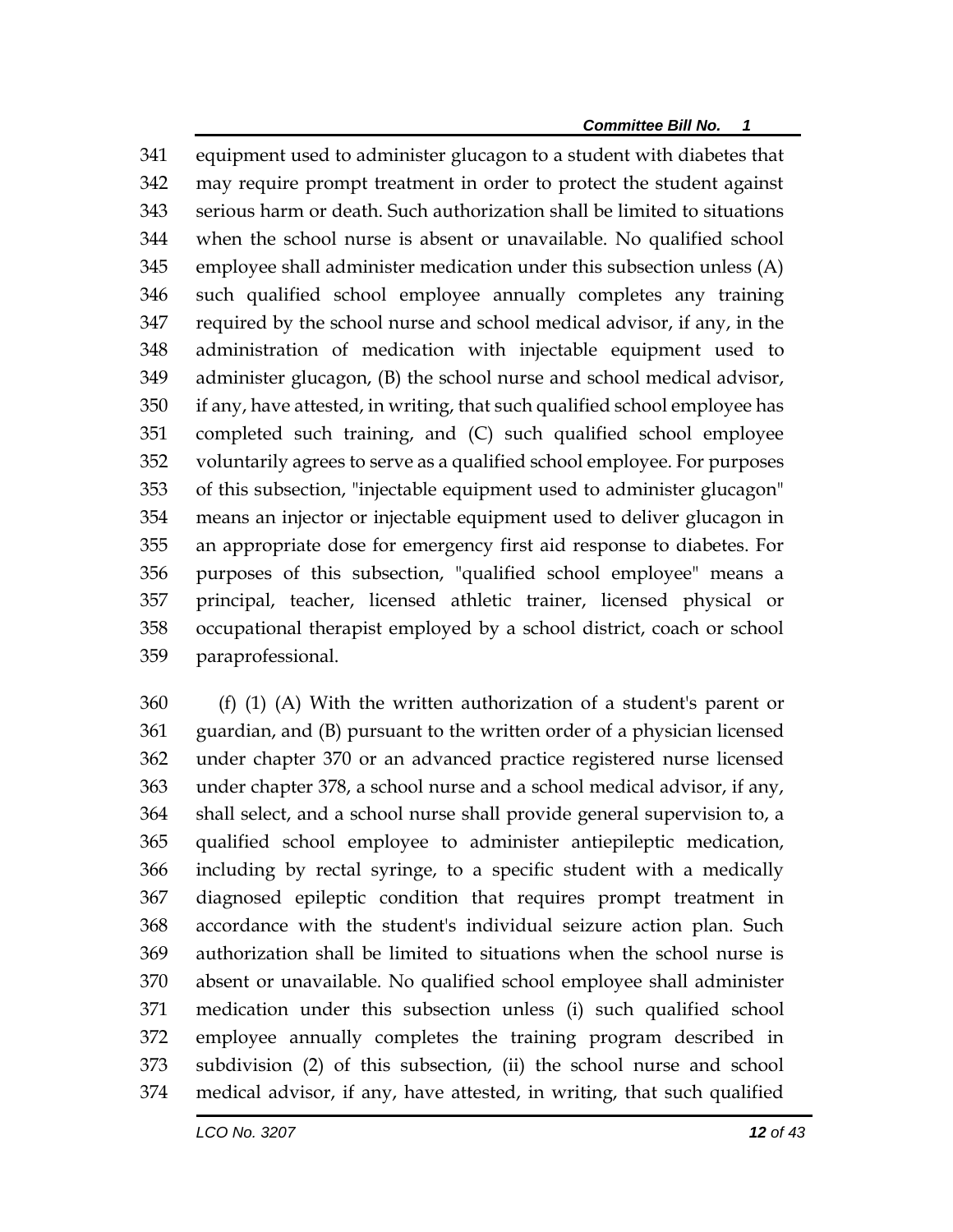school employee has completed such training, (iii) such qualified school employee receives monthly reviews by the school nurse to confirm such qualified school employee's competency to administer antiepileptic medication under this subsection, and (iv) such qualified school employee voluntarily agrees to serve as a qualified school employee. For purposes of this subsection, "qualified school employee" means a principal, teacher, licensed athletic trainer, licensed physical or occupational therapist employed by a school district, coach or school paraprofessional.

 (2) The Department of Education, in consultation with the School Nurse Advisory Council, established pursuant to section 10-212f, and the Association of School Nurses of Connecticut, shall develop an antiepileptic medication administrating training program. Such training program shall include instruction in (A) an overview of childhood epilepsy and types of seizure disorders, (B) interpretation of individual student's emergency seizure action plan and recognition of individual student's seizure activity, (C) emergency management procedures for seizure activity, including administration techniques for emergency seizure medication, (D) when to activate emergency medical services and postseizure procedures and follow-up, (E) reporting procedures after a student has required such delegated emergency seizure medication, and (F) any other relevant issues or topics related to emergency interventions for students who experience seizures.

 (g) (1) A school nurse or, in the absence of a school nurse, a qualified school employee may maintain opioid antagonists for the purpose of emergency first aid to students who experience an opioid-related drug overdose and do not have a prior written authorization of a parent or guardian or a prior written order of a qualified medical professional for the administration of such opioid antagonist. A school nurse or a school principal shall select qualified school employees to administer such opioid antagonist under this subdivision, and there shall be at least one such qualified school employee on the grounds of the school during regular school hours in the absence of a school nurse. A school nurse or,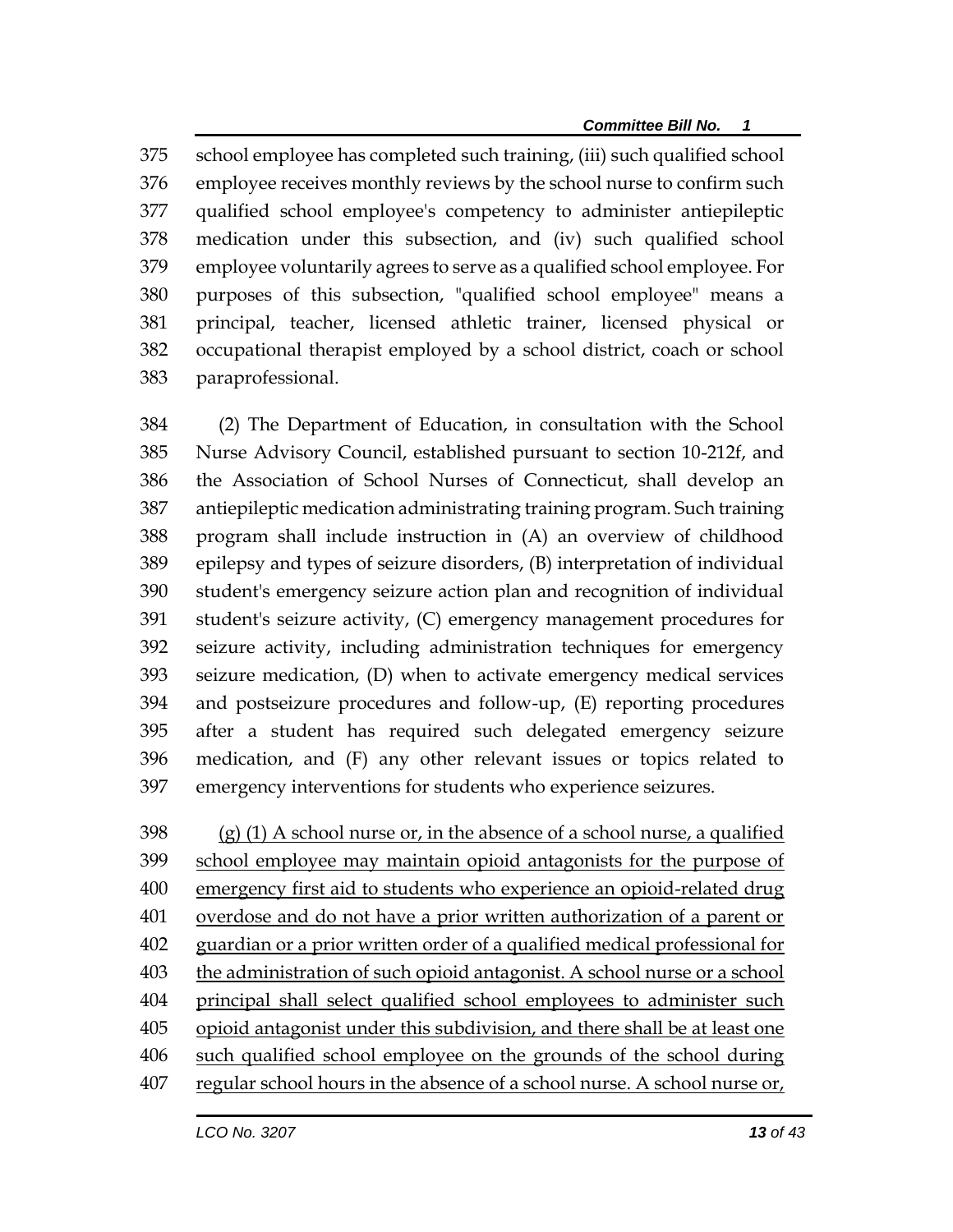in the absence of such school nurse, such qualified school employee may administer such opioid antagonist under this subdivision, provided such administration of the opioid antagonist is in accordance with policies and procedures adopted pursuant to subsection (a) of this section. Such administration of an opioid antagonist by a qualified school employee shall be limited to situations when the school nurse is absent or unavailable. No school nurse or qualified school employee shall administer such opioid antagonist under this subdivision unless such school nurse or qualified school employee completes a training program in the distribution and administration of an opioid antagonist developed by the Department of Education, Department of Public Health and the Department of Consumer Protection, or under an agreement entered into pursuant to section 21a-286, as amended by this act. The parent or guardian of a student may submit a request, in writing, to the school nurse and school medical advisor, if any, that an opioid antagonist shall not be administered to such student under this subdivision.

 (2) Not later than October 1, 2022, the Department of Education, in consultation with the Departments of Consumer Protection and Public Health, shall develop guidelines for use by local and regional boards of education on the storage and administration of opioid antagonists in schools in accordance with the provisions of this subsection.

 (3) For purposes of this subsection, (A) "opioid antagonist" means naloxone hydrochloride or any other similarly acting and equally safe drug approved by the federal Food and Drug Administration for the treatment of a drug overdose, (B) "qualified school employee" means a principal, teacher, licensed athletic trainer, licensed physical or occupational therapist employed by a school district, coach or school paraprofessional, and (C) "qualified medical professional" means (i) a physician licensed under chapter 370, (ii) an optometrist licensed to practice optometry under chapter 380, (iii) an advanced practice 439 registered nurse licensed to prescribe in accordance with section 20-94a, or (iv) a physician assistant licensed to prescribe in accordance with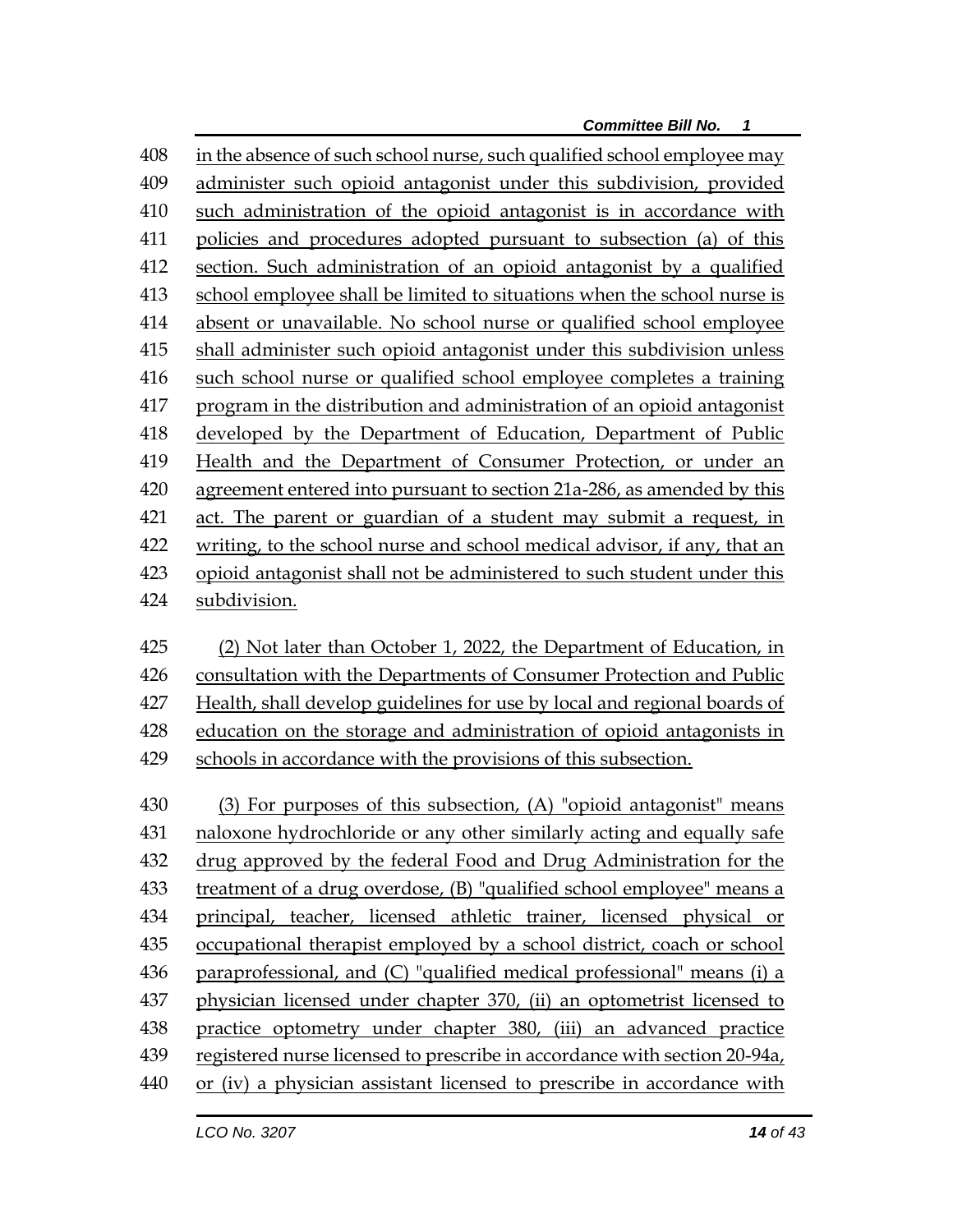441 section 20-12d.

 Sec. 7. Section 21a-286 of the general statutes is repealed and the following is substituted in lieu thereof (*Effective July 1, 2022*):

(a) For purposes of this section:

 (1) "Opioid antagonist" shall have the meaning set forth in section 17a-714a.

 (2) "Prescribing practitioner" shall have the meaning set forth in section 20-14c.

(3) "Pharmacist" shall have the meaning set forth in section 20-609a.

 (b) A prescribing practitioner or a pharmacist certified to prescribe naloxone pursuant to section 20-633c may enter into an agreement with a law enforcement agency, emergency medical service provider, government agency, **[**or**]** community health organization or local or regional board of education related to the distribution and administration of an opioid antagonist for the reversal of an opioid overdose. The prescribing practitioner or pharmacist shall provide training to persons who will distribute or administer the opioid antagonist pursuant to the terms of the agreement. Persons other than the prescribing practitioner or pharmacist shall receive training in the distribution or administration of opioid antagonists prior to distributing or administering an opioid antagonist. The agreement shall address the storage, handling, labeling, recalls and recordkeeping of opioid antagonists by the law enforcement agency, emergency medical service provider, government agency, **[**or**]** community health organization or local or regional board of education which is party to the agreement.

 (c) A prescribing practitioner or pharmacist who enters into an agreement pursuant to subsection (b) of this section shall not be liable for damages in a civil action or subject to administrative or criminal prosecution for the administration or dispensing of an opioid antagonist by such law enforcement agency, emergency medical service provider,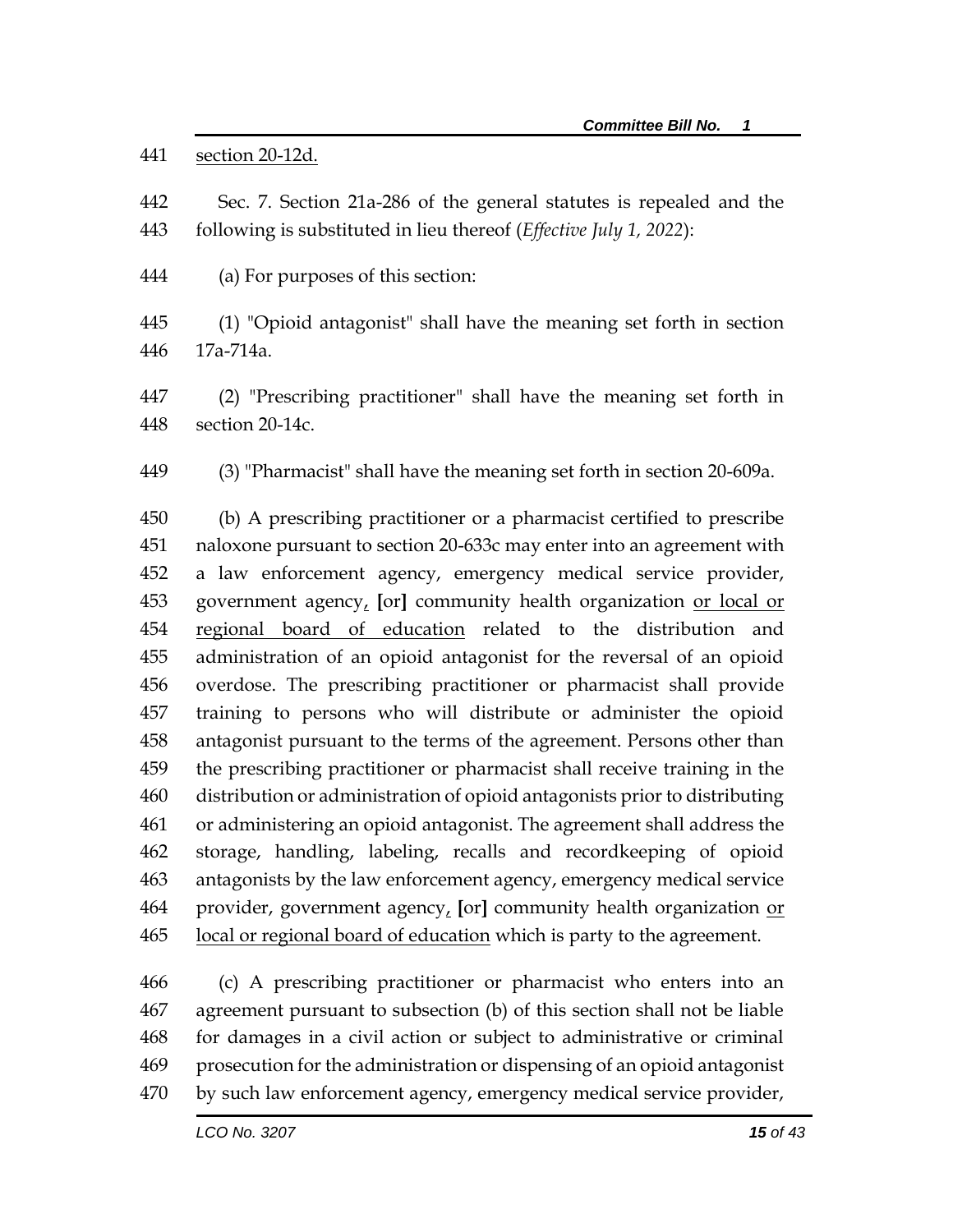government agency, **[**or**]** community health organization or local or 472 regional board of education.

 (d) The Commissioner of Consumer Protection may adopt regulations, in accordance with the provisions of chapter 54, to implement the provisions of this section.

 Sec. 8. (*Effective July 1, 2022*) For the school year ending July 1, 2022, the Department of Consumer Protection, in collaboration with the Department of Education, shall provide information to local and regional boards of education regarding where such boards can acquire opioid antagonists, as defined in section 10-212a of the general statutes, as amended by this act, including the name and contact information of any manufacturer of opioid antagonists that is providing such opioid antagonists at no cost to school districts.

 Sec. 9. (NEW) (*Effective July 1, 2022*) (a) There is established a minority teacher candidate scholarship program administered by the Department of Education, in consultation with the Office of Higher Education. The program shall provide an annual scholarship to minority students who (1) graduated from a public high school in a priority school district, as described in section 10-266p of the general statutes, and (2) are enrolled in a teacher preparation program at any four-year institution of higher education. Maximum grants shall not exceed twenty thousand dollars per year. The department shall ensure that at least fifty per cent of the scholarship recipients are men.

 (b) Not later than January 1, 2023, the department shall develop a policy concerning the administration of the scholarship. Such policy shall include, but need not be limited to, provisions regarding (1) any additional eligibility criteria, (2) payment and distribution of the scholarships, and (3) the notification of students in high school in priority school districts of the scholarship program.

 (c) For the fiscal years ending June 30, 2024, and each fiscal year thereafter, the department shall award scholarships in accordance with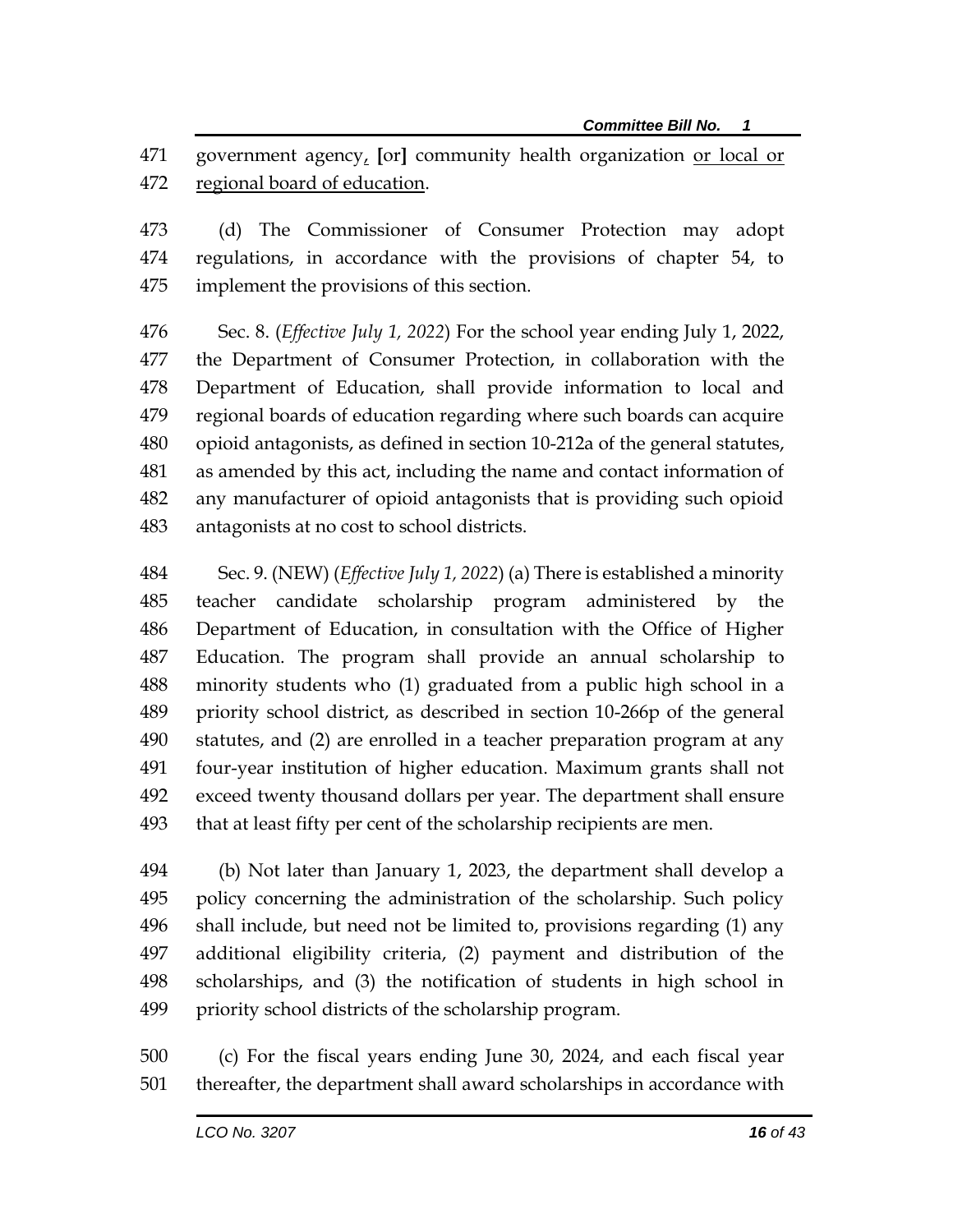the provisions of this section and the guidelines developed pursuant to section (b) of this section.

 (d) The Department of Education may accept gifts, grants and donations, from any source, public or private, for the minority teacher candidate scholarship program.

Sec. 10. (*Effective from passage*) (a) As used in this section:

 (1) "Ableism" means the bias, prejudice or discrimination, intentional or unintentional, against people with physical, psychiatric or intellectual disabilities; and

 (2) "Social-emotional learning" has the same meaning as provided in section 10-222v of the general statutes.

 (b) There is established a task force to combat ableism. The task force shall identify (1) current efforts to educate all students on disability and combat ableism in the public school curriculum and classrooms, and (2) opportunities to expand such efforts and integrate them into social-emotional learning.

(c) The task force shall consist of the following members:

 (1) Two appointed by the speaker of the House of Representatives, one of whom is an educator employed by a local or regional board of education and one of whom is a leader in social-emotional learning who works with children;

 (2) Two appointed by the president pro tempore of the Senate, one of whom works as a special education teacher and one of whom is a member of the social and emotional learning and school climate advisory collaborative established pursuant to section 10-222q of the general statutes;

 (3) One appointed by the majority leader of the House of Representatives who is a school administrator employed by a local or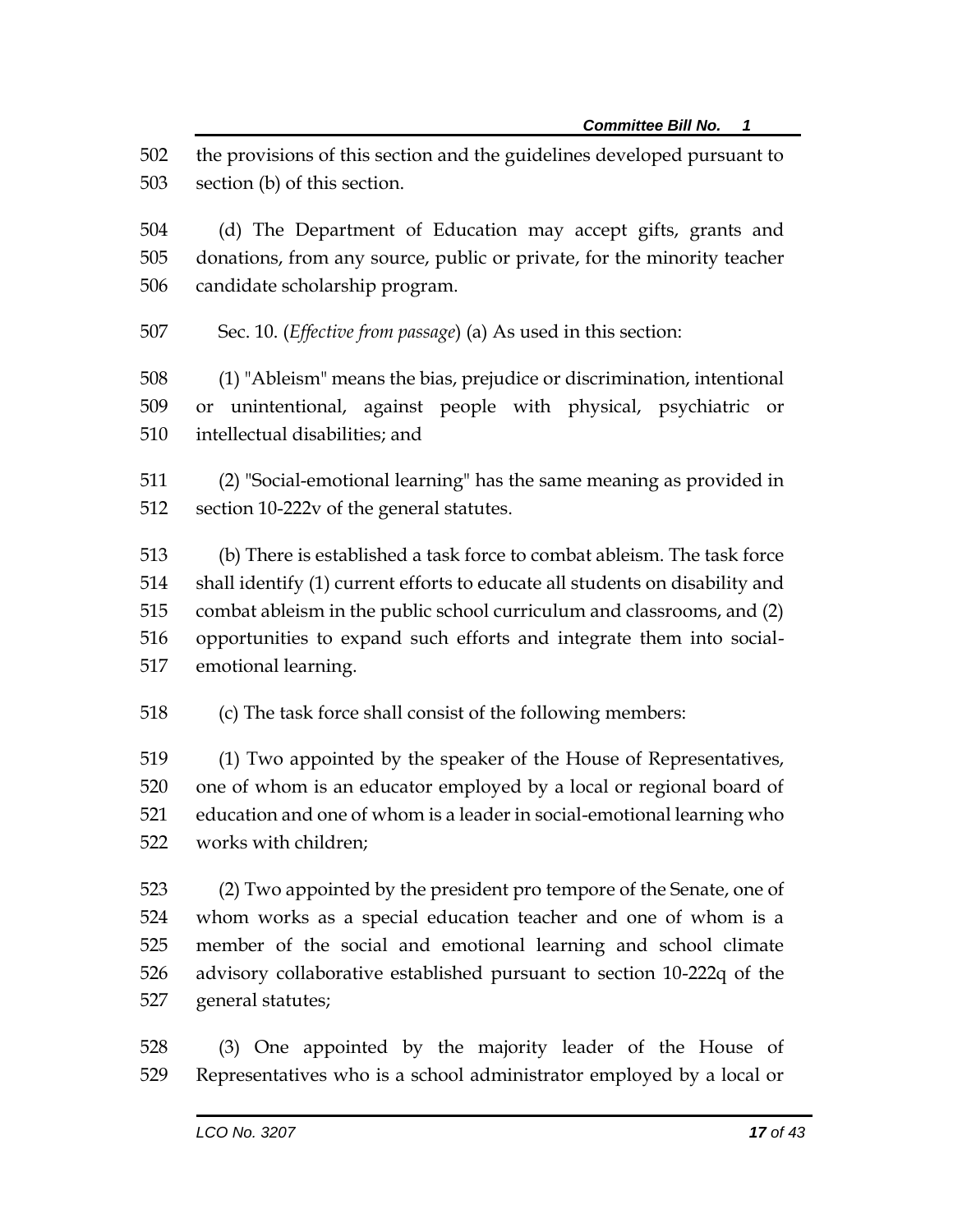regional board of education;

 (4) One appointed by the majority leader of the Senate who is a chairperson of a local or regional board of education;

 (5) One appointed by the minority leader of the House of Representatives who is a director or employee of a private nonprofit organization in the state that provides services or programs for children with disabilities;

 (6) One appointed by the minority leader of the Senate who is a director or employee of a private nonprofit organization in the state that provides disability-related services or programs for children;

- (7) The Commissioner of Education, or the commissioner's designee;
- (8) The Commissioner of Early Childhood, or the commissioner's designee;
- (9) The Commissioner of Children and Families, or the commissioner's designee;
- (10) The Chief Court Administrator, or the Chief Court Administrator's designee; and
- (11) The director of Special Education Equity for Kids of Connecticut, or the director's designee.

 (d) Any member of the task force appointed under subdivision (1), 550 (2), (3), (4), (5) or (6) of subsection (c) of this section may be a member of the General Assembly.

 (e) All initial appointments to the task force shall be made not later than thirty days after the effective date of this section. Any vacancy shall be filled by the appointing authority.

 (f) The speaker of the House of Representatives and the president pro tempore of the Senate shall select the chairpersons of the task force from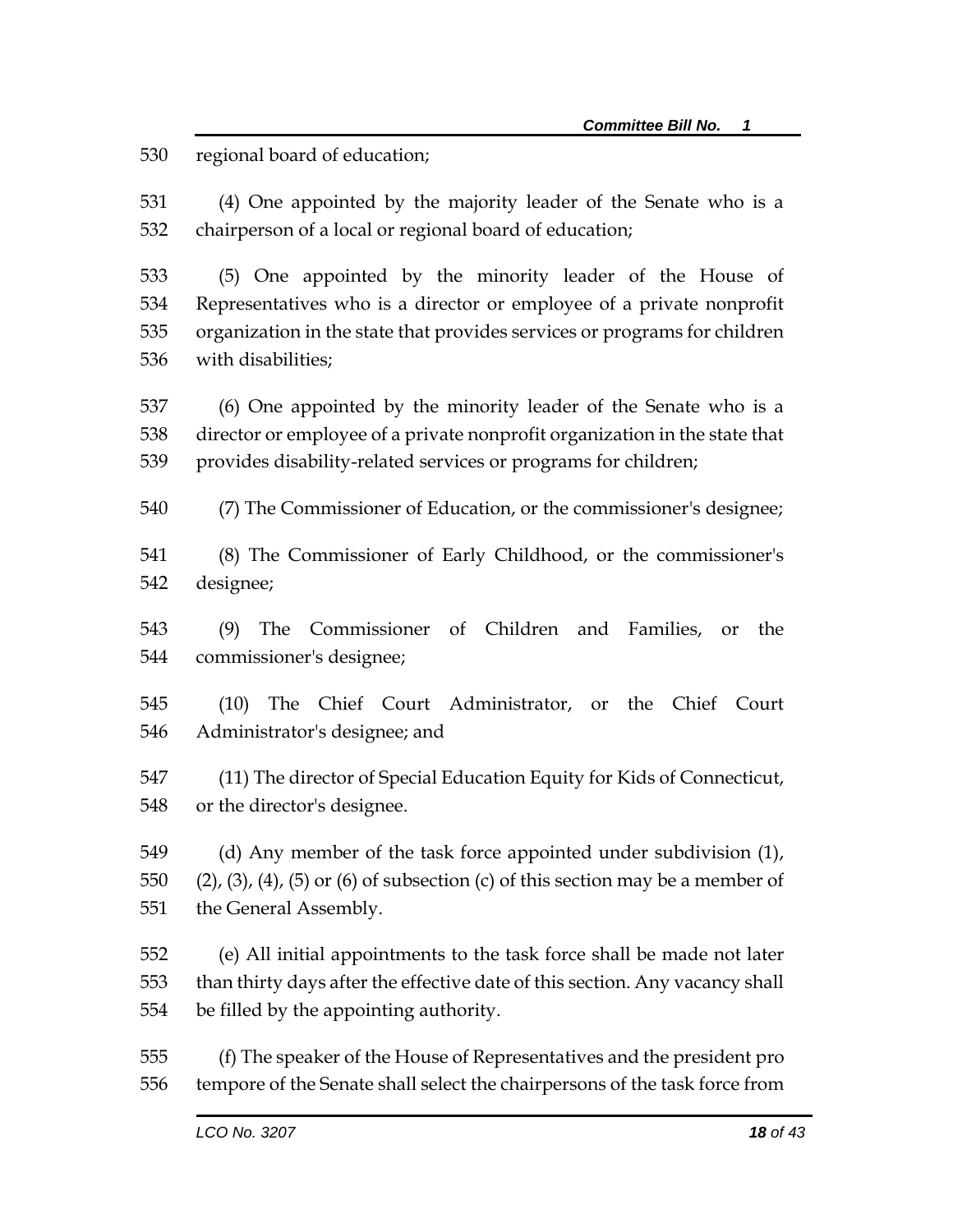among the members of the task force. Such chairpersons shall schedule

the first meeting of the task force, which shall be held not later than sixty

days after the effective date of this section.

 (g) The administrative staff of the joint standing committee of the General Assembly having cognizance of matters relating to children shall serve as administrative staff of the task force.

 (h) Not later than January 1, 2023, the task force shall submit a report on its findings and recommendations to the joint standing committee of the General Assembly having cognizance of matters relating to children and education, in accordance with the provisions of section 11-4a of the general statutes. The task force shall terminate on the date that it submits such report or January 1, 2023, whichever is later.

 Sec. 11. (*Effective from passage*) (a) There is established a task force to study the governance structure and internal procedures of the Connecticut Interscholastic Athletic Conference. Such study shall include, but need not be limited to, an examination of the leadership structure of the conference and how leadership positions are filled, and how the conference receives and resolves complaints filed by members of the conference and individuals.

(b) The task force shall consist of the following members:

 (1) One appointed by the speaker of the House of Representatives, who has expertise in coaching;

 (2) One appointed by the president pro tempore of the Senate, who has expertise in sports management;

 (3) One appointed by the majority leader of the House of Representatives, who is a coach for a member of the Connecticut Interscholastic Athletic Conference;

 (4) One appointed by the majority leader of the Senate, who is an athletic director for a school district that is a member of the Connecticut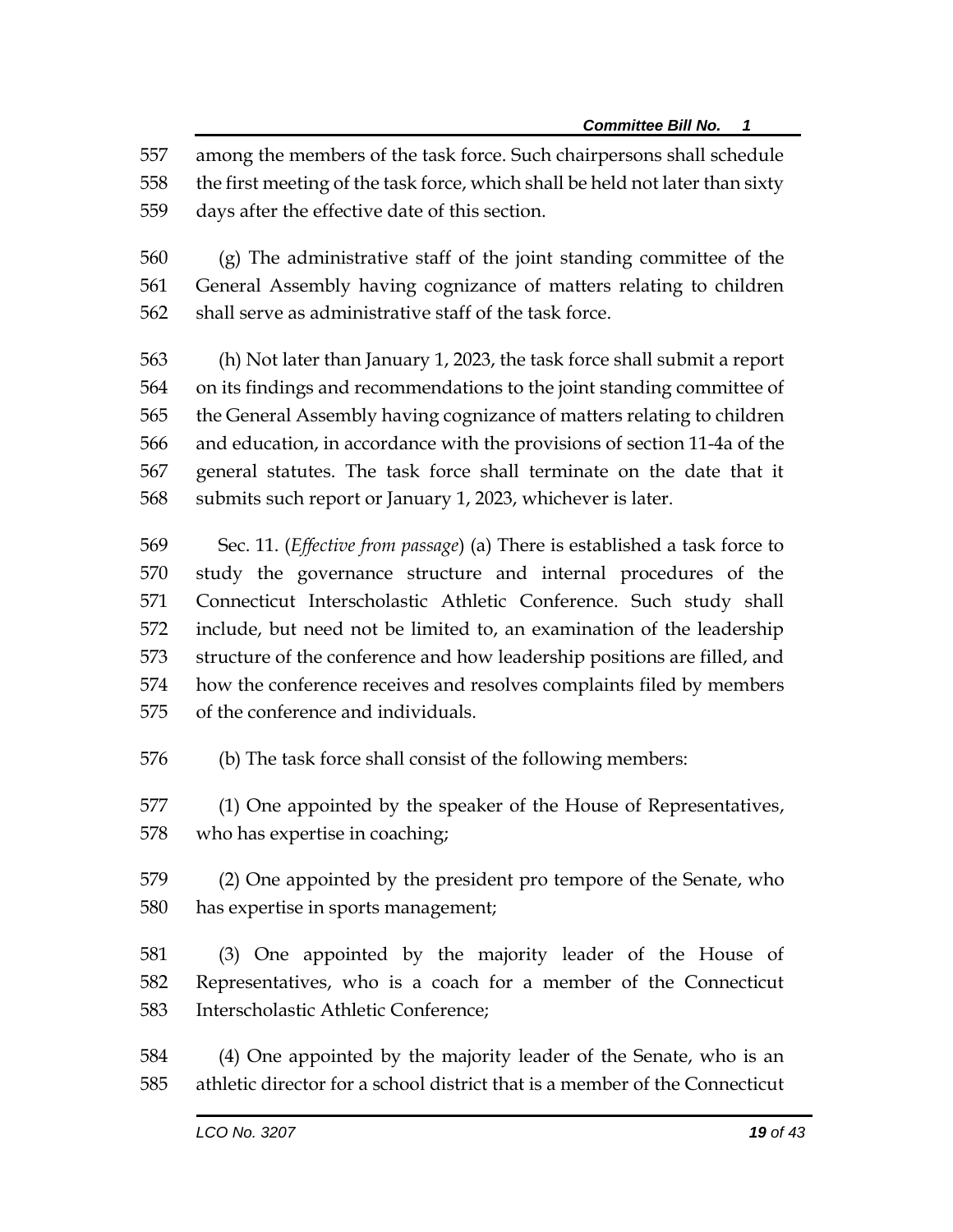Interscholastic Athletic Conference;

 (5) One appointed by the minority leader of the House of Representatives, who is an administrator at a school that is a member of the Connecticut Interscholastic Athletic Conference;

 (6) One appointed by the minority leader of the Senate, who is a parent of a student athlete for a school that is a member of the Connecticut Interscholastic Athletic Conference; and

 (7) The director of the Connecticut Interscholastic Athletic Conference, or the director's designee.

 (c) Any member of the task force appointed under subdivision (1), 596 (2), (3), (4), (5) or (6) of subsection (b) of this section may be a member of the General Assembly.

 (d) All initial appointments to the task force shall be made not later than thirty days after the effective date of this section. Any vacancy shall be filled by the appointing authority.

 (e) The speaker of the House of Representatives and the president pro tempore of the Senate shall select the chairpersons of the task force from among the members of the task force. Such chairpersons shall schedule the first meeting of the task force, which shall be held not later than sixty days after the effective date of this section.

 (f) The administrative staff of the joint standing committee of the General Assembly having cognizance of matters relating to education shall serve as administrative staff of the task force.

 (g) Not later than January 1, 2023, the task force shall submit a report, in accordance with the provisions of section 11-4a of the general statutes, on its findings and recommendations to the joint standing committee of the General Assembly having cognizance of matters relating to education. The task force shall terminate on the date that it submits such report or January 1, 2023, whichever is later.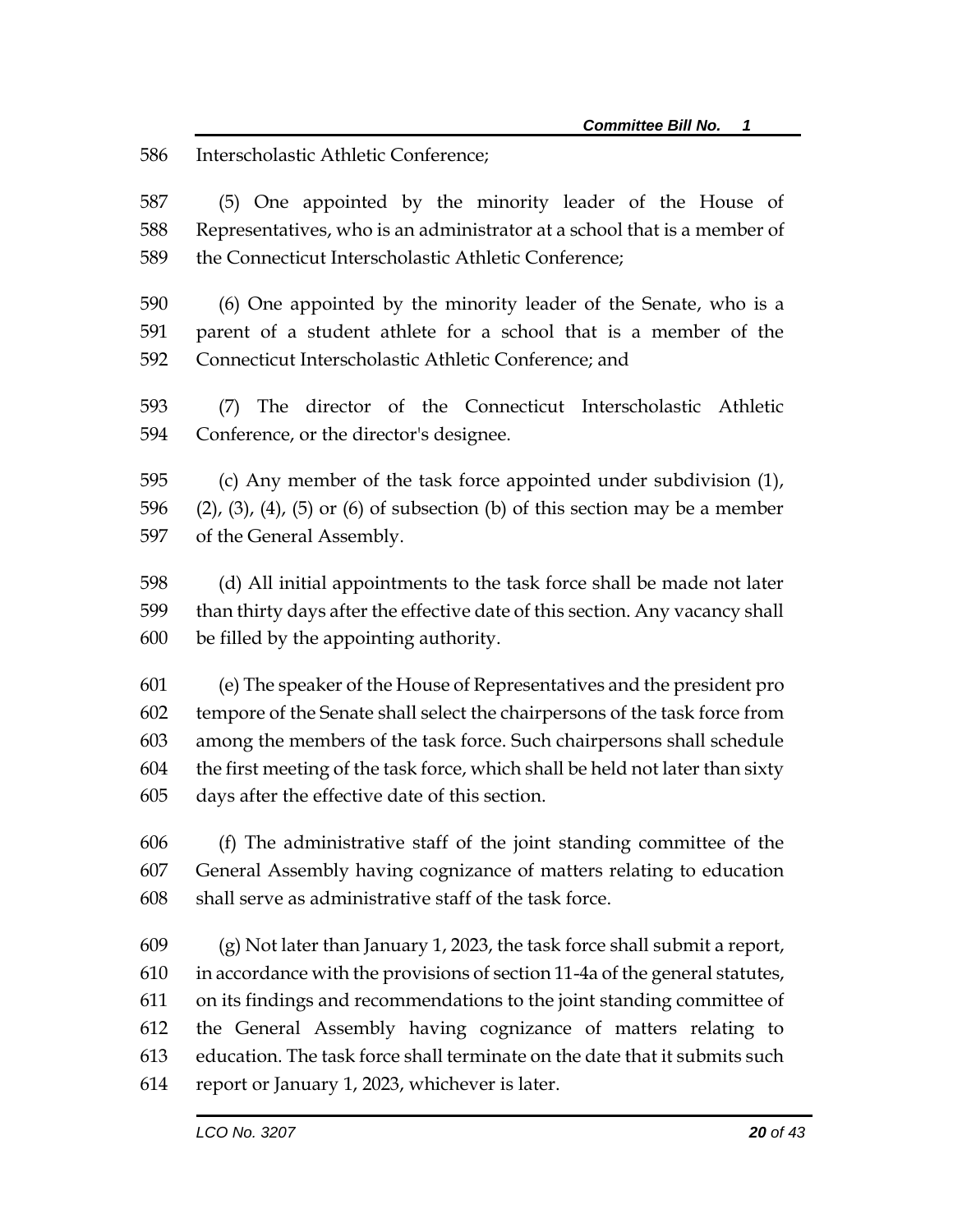- Sec. 12. (NEW) (*Effective July 1, 2022*) (a) As used in this section:
- (1) "School readiness program" has the same meaning as provided in section 10-16p of the general statutes, as amended by this act; and

 (2) "Competitive municipality" means, for the fiscal year ending June 30, 2024, a municipality that is among the lowest fifty municipalities when ranked by wealth, as determined by the Commissioner of Early Childhood, and for the fiscal year ending June 30, 2025, a municipality that is among the lowest one hundred municipalities when ranked by wealth, as determined by the commissioner.

 (b) For the fiscal year ending July 1, 2023, and each fiscal year thereafter, the Commissioner of Early Childhood shall coordinate with local and regional school readiness councils to conduct needs assessments for infant, toddler and preschool spaces in school readiness programs throughout the state. The commissioner shall use the results of such needs assessments to increase or adjust the number of infant, toddler and preschool spaces in school readiness programs to meet the need or demand of each community and to provide grants under section 10-16p of the general statutes, as amended by this act, in accordance with subsections (c) to (e), inclusive, of this section.

 (c) For the fiscal year ending June 30, 2024, the commissioner shall increase or adjust the number of infant, toddler and preschool spaces, in accordance with the needs assessments conducted pursuant to subsection (b) of this section, in priority school districts, as described in section 10-266p of the general statutes. The commissioner shall provide grants under section 10-16p of the general statutes, as amended by this act, to accomplish such increase or adjustment in such spaces.

 (d) For the fiscal years ending June 30, 2025, and June 30, 2026, the commissioner shall increase or adjust the number of infant, toddler and preschool spaces, in accordance with the needs assessments conducted pursuant to subsection (b) of this section, in competitive municipalities. The commissioner shall provide grants under section 10-16p of the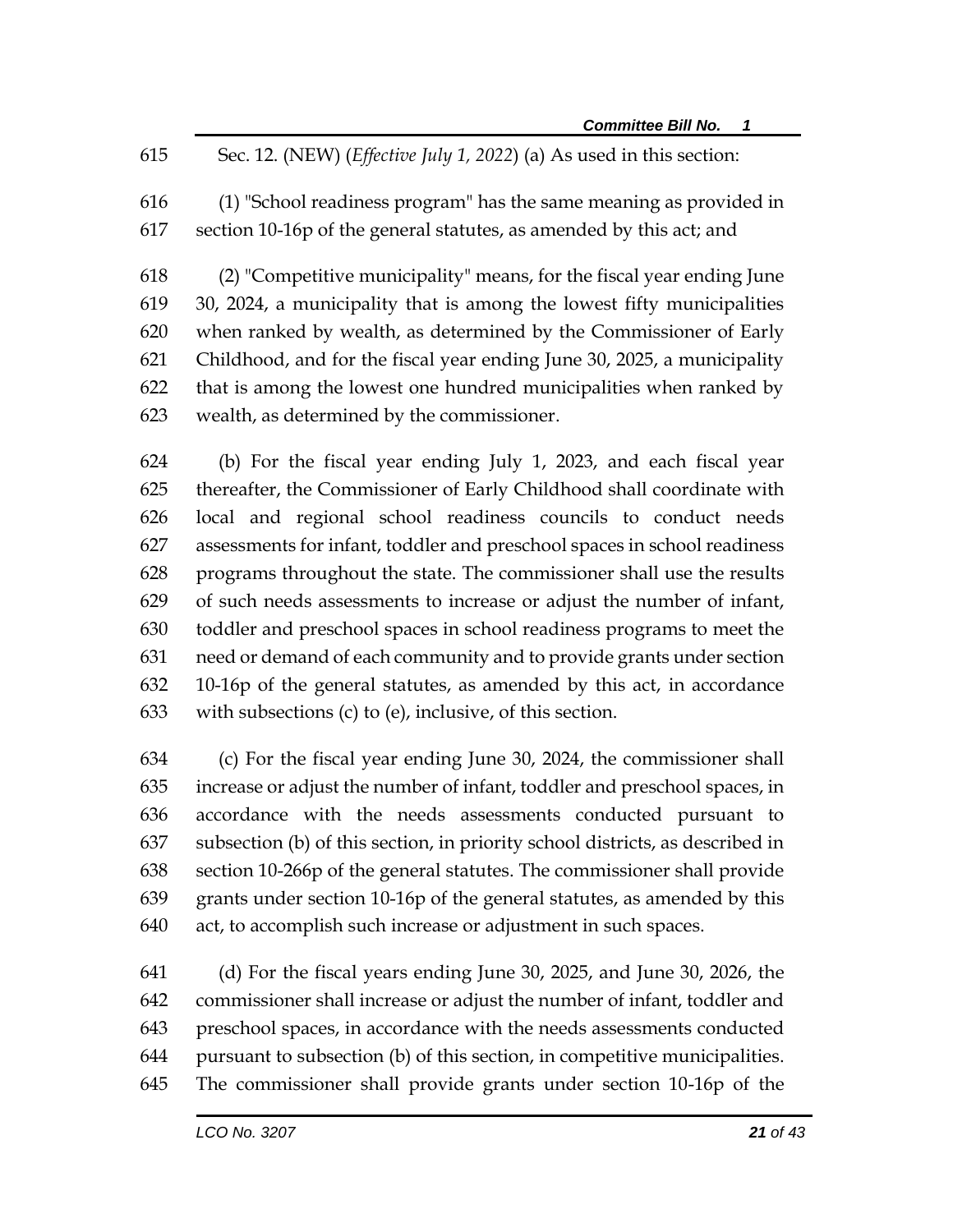general statutes, as amended by this act, to accomplish such increase or adjustment in such spaces.

 (e) For the fiscal year ending June 30, 2027, and each fiscal year thereafter, the commissioner shall increase or adjust the number of infant, toddler and preschool spaces, in accordance with the needs assessments conducted pursuant to subsection (b) of this section, for each community throughout the state. The commissioner shall provide grants under section 10-16p of the general statutes, as amended by this act, to accomplish such increase or adjustment in such spaces.

 Sec. 13. Subdivision (1) of subsection (b) of section 10-16q of the general statutes is repealed and the following is substituted in lieu thereof (*Effective July 1, 2022*):

 (b) (1) **[**For the fiscal year ending June 30, 2020, the per child cost of the Office of Early Childhood school readiness program offered by a school readiness provider shall not exceed eight thousand nine hundred twenty-seven dollars.**]** For the fiscal year ending June 30, **[**2021**]** 2023, and each fiscal year thereafter, the per child cost of the Office of Early Childhood school readiness program offered by a school readiness provider shall not exceed **[**nine thousand twenty-seven dollars**]** (A) sixteen thousand dollars for each child three years of age or under who is in infant or toddler care and not in a preschool program, and (B) fourteen thousand five hundred dollars for each child three years of age or older who is in a preschool program.

 Sec. 14. Section 10-16p of the 2022 supplement to the general statutes is repealed and the following is substituted in lieu thereof (*Effective July 1, 2022*):

 (a) As used in sections 10-16o to 10-16r, inclusive, as amended by this act, 10-16u, 17b-749a and 17b-749c:

 (1) "School readiness program" means a **[**nonsectarian**]** program that (A) meets the standards set by the Office of Early Childhood pursuant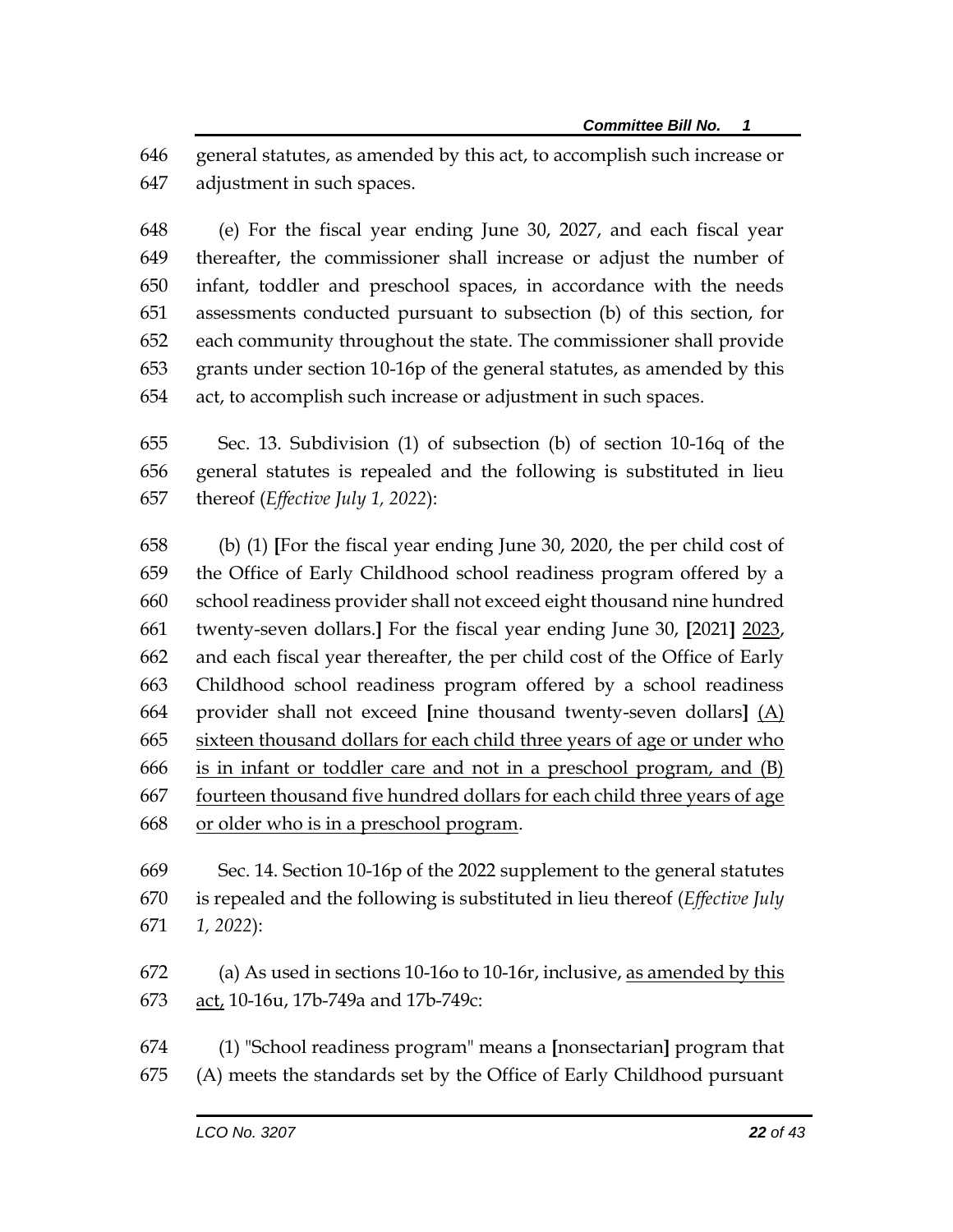to subsection (b) of this section and the requirements of section 10-16q, as amended by this act, and (B) provides a developmentally appropriate learning experience of not less than four hundred fifty hours and one hundred eighty days for eligible children, except as provided in subsection (d) of section 10-16q;

 (2) "Eligible children" means children three and four years of age and children five years of age who are not eligible to enroll in school pursuant to section 10-15c, or who are eligible to enroll in school and will attend a school readiness program pursuant to section 10-16t;

 (3) "Priority school" means a school in which forty per cent or more of the lunches served are served to students who are eligible for free or reduced price lunches pursuant to federal law and regulations, excluding such a school located in a priority school district pursuant to section 10-266p or in a former priority school district receiving a grant pursuant to subsection (c) of this section and, on and after July 1, 2001, excluding such a school in a transitional school district receiving a grant pursuant to section 10-16u;

 (4) "Severe need school" means a school in a priority school district pursuant to section 10-266p or in a former priority school district in which forty per cent or more of the lunches served are served to students who are eligible for free or reduced price lunches;

 (5) "Accredited" means accredited by the National Association for the Education of Young Children, National Association for Family Child Care, a Head Start on-site program review instrument or a successor instrument pursuant to federal regulations, or otherwise meeting such criteria as may be established by the commissioner, unless the context otherwise requires;

 (6) "Year-round" means fifty weeks per year, except as provided in subsection (d) of section 10-16q;

(7) "Commissioner" means the Commissioner of Early Childhood;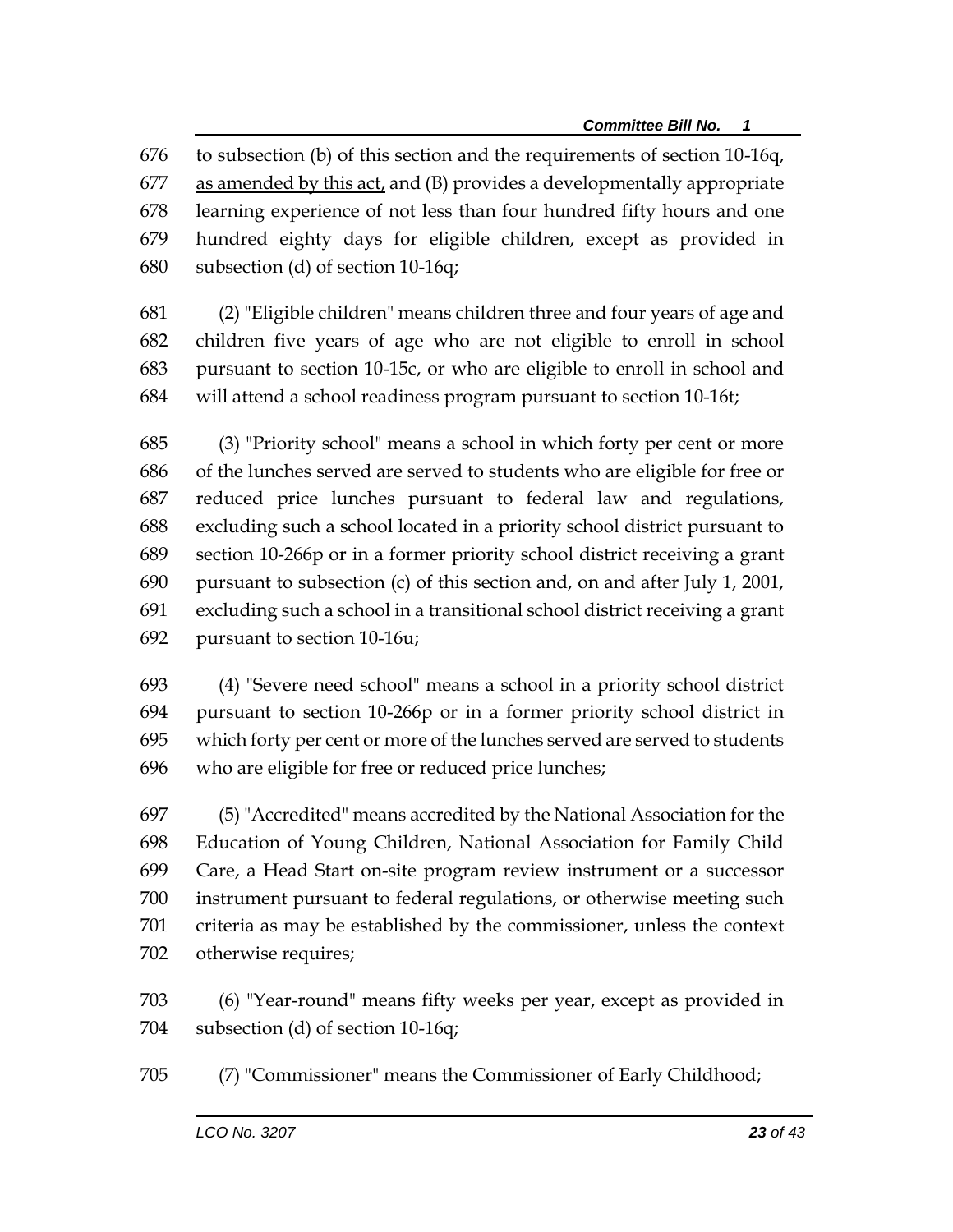## (8) "Office" means the Office of Early Childhood;

 (9) "Seeking accreditation" means a school readiness program seeking accreditation by the National Association for the Education of Young Children, National Association for Family Child Care or a Head Start on-site program review instrument or successor instrument pursuant to federal regulations, or attempting to meet criteria as may be established by the commissioner; and

 (10) "Concentration in early childhood education" means a program of study in early childhood education, including, but not limited to, early childhood education, child study, child development or human growth and development.

 (b) (1) The office shall be the lead agency for school readiness. For purposes of this section and section 10-16u, school readiness program providers eligible for funding from the office shall include local and regional boards of education, regional educational service centers, family resource centers and providers of child care centers, group child care homes and family child care homes, as described in section 19a-77, as amended by this act, Head Start programs, preschool programs and other programs that meet any standards established by the commissioner. The office shall establish standards for school readiness programs. The standards may include, but need not be limited to, guidelines for staff-child interactions, curriculum content, including preliteracy development, lesson plans, parental involvement, staff qualifications and training, transition to school and administration. The office shall develop age-appropriate developmental skills and goals for children attending such programs. The commissioner, in consultation with the president of the Connecticut State Colleges and Universities, the Commissioners of Education and Social Services and other appropriate entities, shall develop a professional development program for the staff of school readiness programs.

(2) For purposes of this section: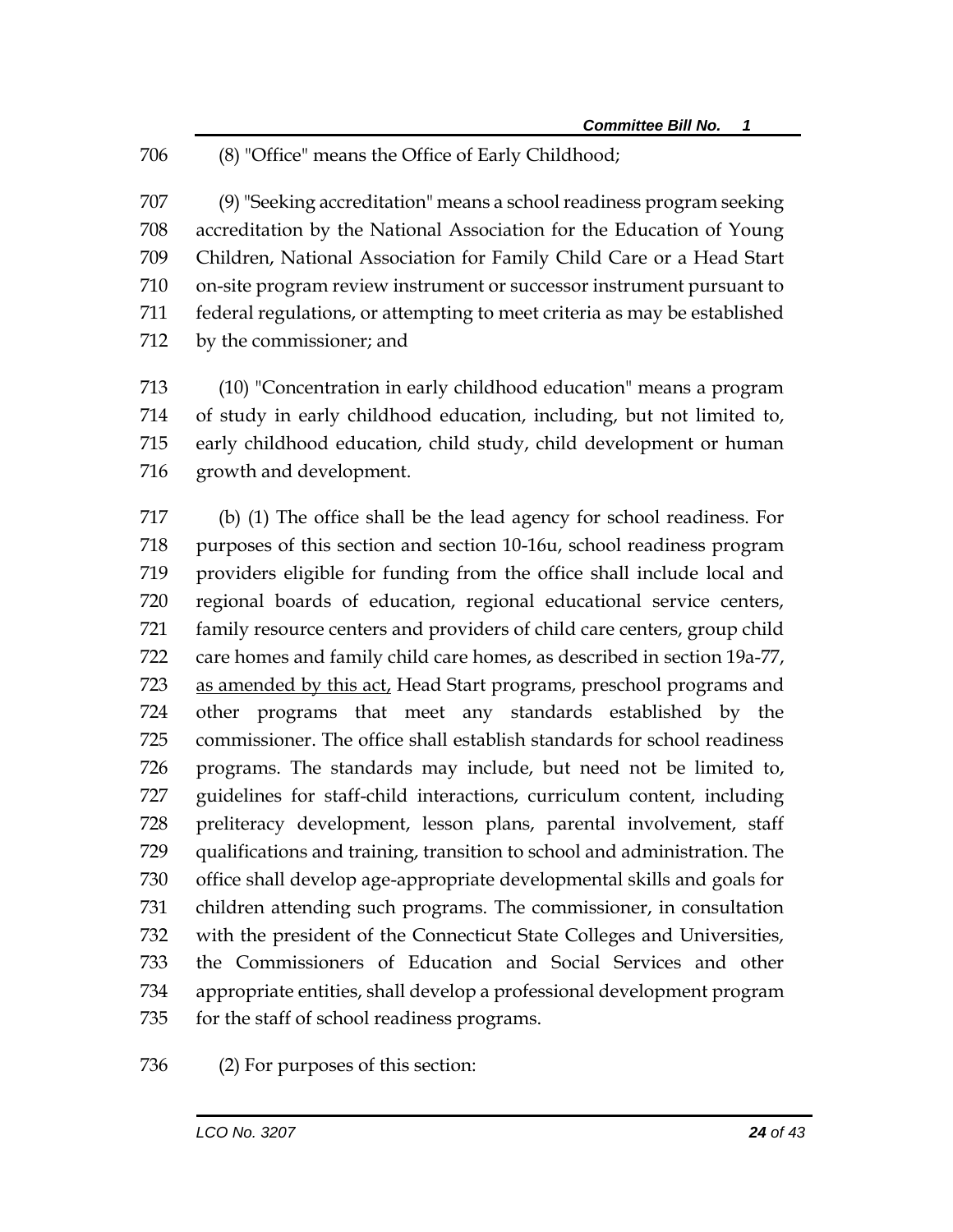(A) Prior to July 1, 2022, "staff qualifications" means that for each early childhood education program accepting state funds for infant, toddler and preschool spaces associated with such program's child care program or school readiness program, there is in each classroom an individual who has at least the following: (i) A childhood development associate credential or an equivalent credential issued by an organization approved by the commissioner and twelve credits or more in early childhood education or child development, as determined by the commissioner or the president of the Connecticut State Colleges and Universities, after consultation with the commissioner, from an institution of higher education (I) accredited by the Board of Regents for Higher Education or Office of Higher Education, and (II) regionally accredited; (ii) an associate degree with twelve credits or more in early childhood education or child development, as determined by the commissioner or the president of the Connecticut State Colleges and Universities, after consultation with the commissioner, from such an institution; (iii) a four-year degree with twelve credits or more in early childhood education or child development, as determined by the commissioner or the president of the Connecticut State Colleges and Universities, after consultation with the commissioner, from such an institution; (iv) certification pursuant to section 10-145b with an endorsement in early childhood education or special education; (v) an associate degree with a concentration in early childhood education from an institution of higher education that is regionally accredited; or (vi) a bachelor's degree with a concentration in early childhood education from an institution of higher education that is regionally accredited;

 (B) From July 1, 2022, until June 30, 2025, "staff qualifications" means that for each early childhood education program accepting state funds for infant, toddler and preschool spaces associated with such program's child care program or school readiness program, (i) at least fifty per cent of those individuals with the primary responsibility for a classroom of children (I) hold certification pursuant to section 10-145b with an endorsement in early childhood education or early childhood special education, (II) have been issued an early childhood teacher credential,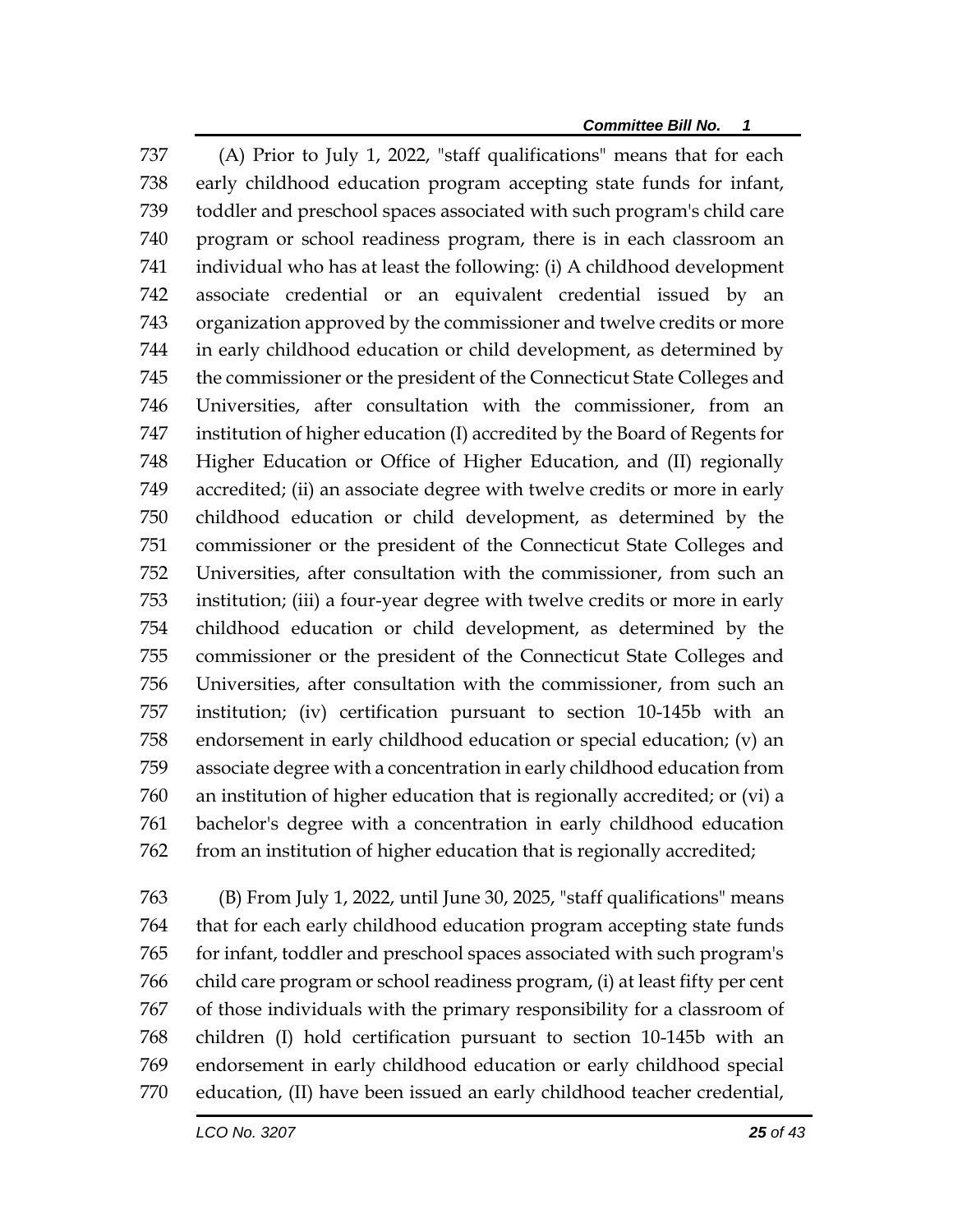pursuant to section 10-520b, (III) hold at least an associate degree with a concentration in early childhood education from an institution of higher education that is regionally accredited, or (IV) satisfy the requirements of subdivision (3), (4) or (5) of this subsection, and (ii) such remaining individuals with the primary responsibility for a classroom of children hold a childhood development associate credential or an equivalent credential issued by an organization approved by the commissioner and twelve credits or more in early childhood education or child development, as determined by the commissioner or the president of the Connecticut State Colleges and Universities, after consultation with the commissioner, from an institution of higher education (I) accredited by the Board of Regents for Higher Education or Office of Higher Education, and (II) regionally accredited;

 (C) From July 1, 2025, until June 30, 2029, "staff qualifications" means that for each early childhood education program accepting state funds for infant, toddler and preschool spaces associated with such program's child care program or school readiness program, (i) at least fifty per cent of those individuals with the primary responsibility for a classroom of children (I) hold certification pursuant to section 10-145b with an endorsement in early childhood education or early childhood special education, (II) have been issued an early childhood teacher credential, pursuant to subdivision (2) of section 10-520b, (III) hold at least a bachelor's degree with a concentration in early childhood education from an institution of higher education that is regionally accredited, or (IV) satisfy the requirements of subdivision (3), (4) or (5) of this subsection, and (ii) such remaining individuals with the primary responsibility for a classroom of children (I) hold an associate degree with a concentration in early childhood education from an institution of higher education that is regionally accredited, or (II) have been issued an early childhood teacher credential, pursuant to subdivision (1) of section 10-520b; and

 (D) On and after July 1, 2029, "staff qualifications" means that for each early childhood education program accepting state funds for infant,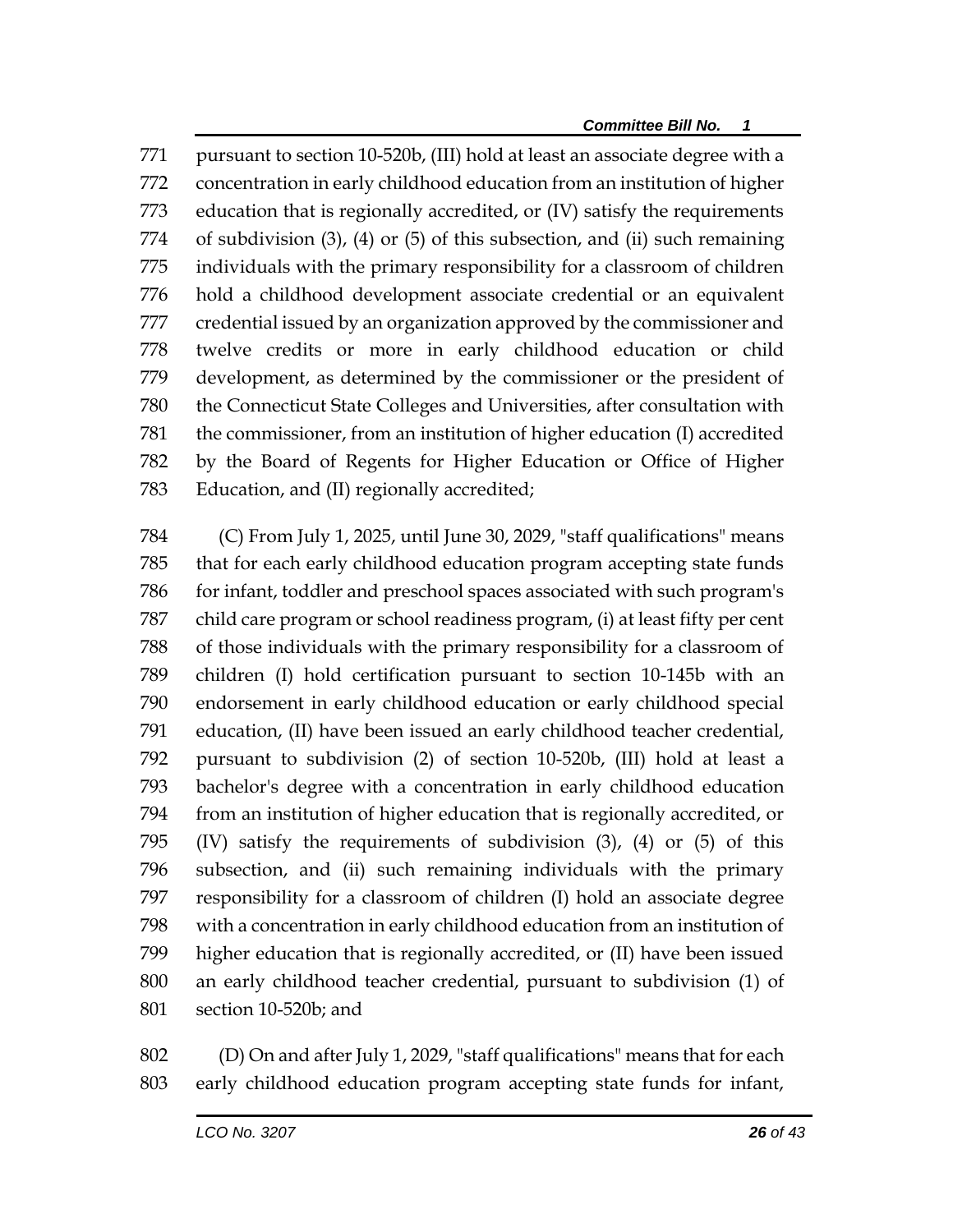toddler and preschool spaces associated with such program's child care program or school readiness program, one hundred per cent of those individuals with the primary responsibility for a classroom of children (i) hold certification pursuant to section 10-145b with an endorsement in early childhood education or early childhood special education, (ii) have been issued an early childhood teacher credential, pursuant to subdivision (2) of section 10-520b, (iii) hold at least a bachelor's degree with a concentration in early childhood education from an institution of higher education that is regionally accredited, or (iv) satisfy the requirements of subdivision (3), (4) or (5) of this subsection.

 (3) Any individual with a bachelor's degree in early childhood education or child development or a bachelor's degree and twelve credits or more in early childhood education or child development, who, on or before June 30, 2015, is employed by an early childhood education program that accepts state funds for infant, toddler and preschool spaces associated with such program's child care program or school readiness program shall be considered to meet the staff qualifications required under subparagraphs (B) to (D), inclusive, of subdivision (2) of this subsection. No such early childhood education program shall terminate any such individual from employment for purposes of meeting the staff qualification requirements set forth in 825 subparagraph  $(B)$ ,  $(C)$  or  $(D)$  of subdivision  $(2)$  of this subsection.

 (4) Any individual with an associate degree or a bachelor's degree in early childhood education or child development or an associate degree or a bachelor's degree and twelve credits or more in early childhood education or child development from an institution of higher education that is regionally accredited, other than an associate degree or a bachelor's degree with a concentration in early childhood education, may submit documentation concerning such degree for review and assessment by the office as to whether such degree has a sufficient concentration in early childhood education so as to satisfy the requirements set forth in subparagraphs (B) to (D), inclusive, of subdivision (2) of this subsection.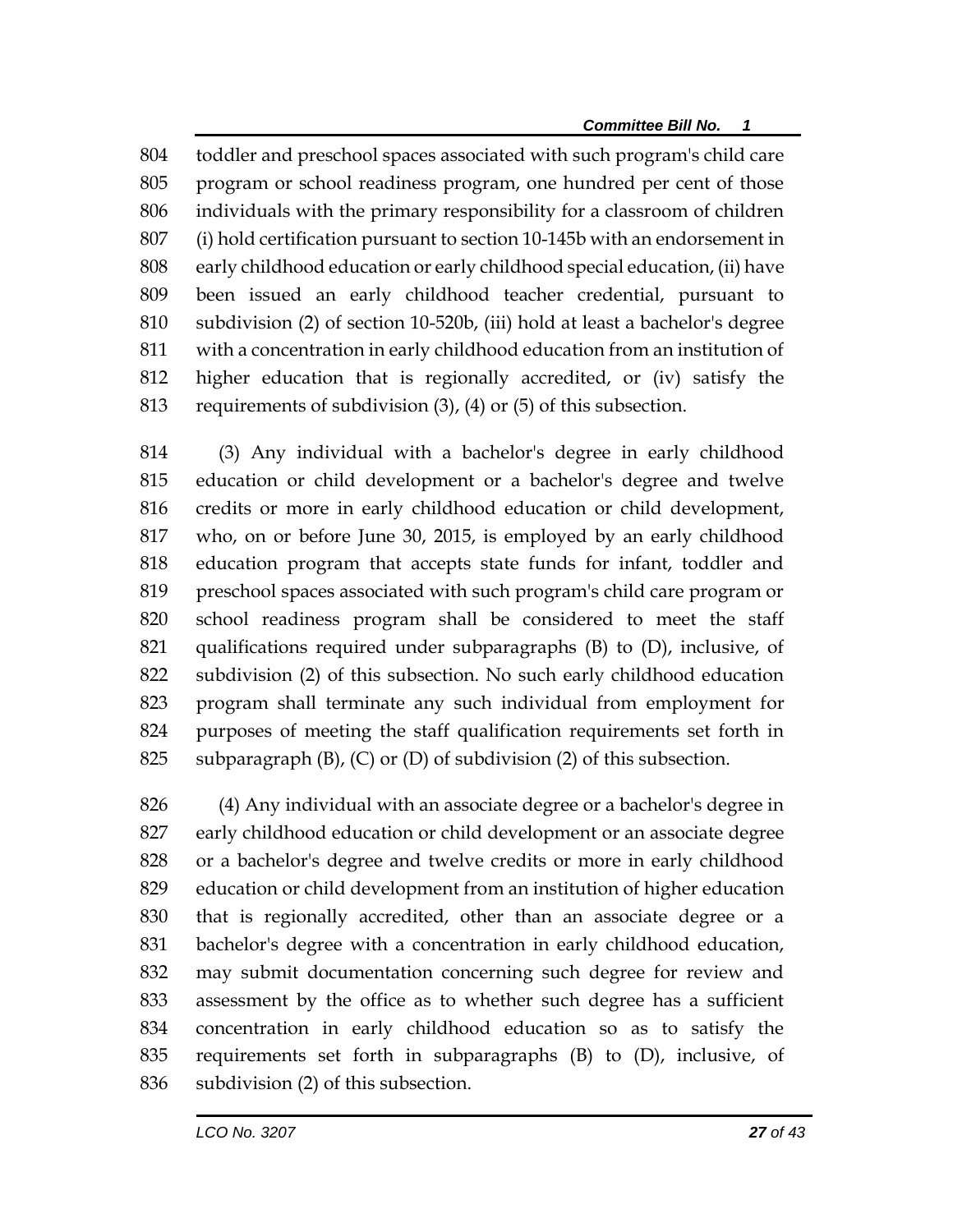(5) Any individual with an associate degree with twelve credits or more in early childhood education or child development, as determined by the commissioner or the president of the Connecticut State Colleges and Universities, after consultation with the commissioner, from an institution of higher education (A) accredited by the Board of Regents for Higher Education or Office of Higher Education, and (B) regionally accredited, who has been employed in the same early childhood education program that accepts state funds for infant, toddler and preschool spaces associated with such program's child care program or 846 school readiness program since 1995 shall be considered to meet the staff qualifications required under subparagraphs (B) to (D), inclusive, of subdivision (2) of this subsection until June 30, 2025. On and after July 1, 2025, such individual shall hold a childhood development associate credential or an equivalent credential, described in subparagraph (A) of subdivision (2) of this subsection, or otherwise meet the staff qualifications required under subparagraphs (C) and (D) of subdivision (2) of this subsection. Any such individual who terminates his or her employment with such early childhood education program on or before June 30, 2025, and accepts a position at another early childhood education program accepting state funds for spaces associated with such program's child care program or school readiness program shall submit documentation of such individual's progress toward meeting the staff qualification requirements set forth in subparagraph (B) to (D), inclusive, of subdivision (2) of this subsection in a manner determined 861 by the office.

 (c) The commissioner shall establish a grant program to provide spaces in accredited school readiness programs located in priority school districts, as described in section 10-266p, or in former priority school districts for eligible children. The state, acting by and in the discretion of the Commissioner of Early Childhood, in consultation with a town or regional school readiness council, may enter into a contract with a municipality, local or regional board of education, regional educational service center, family resource center, provider of a child care center, group child care home or family child care home, as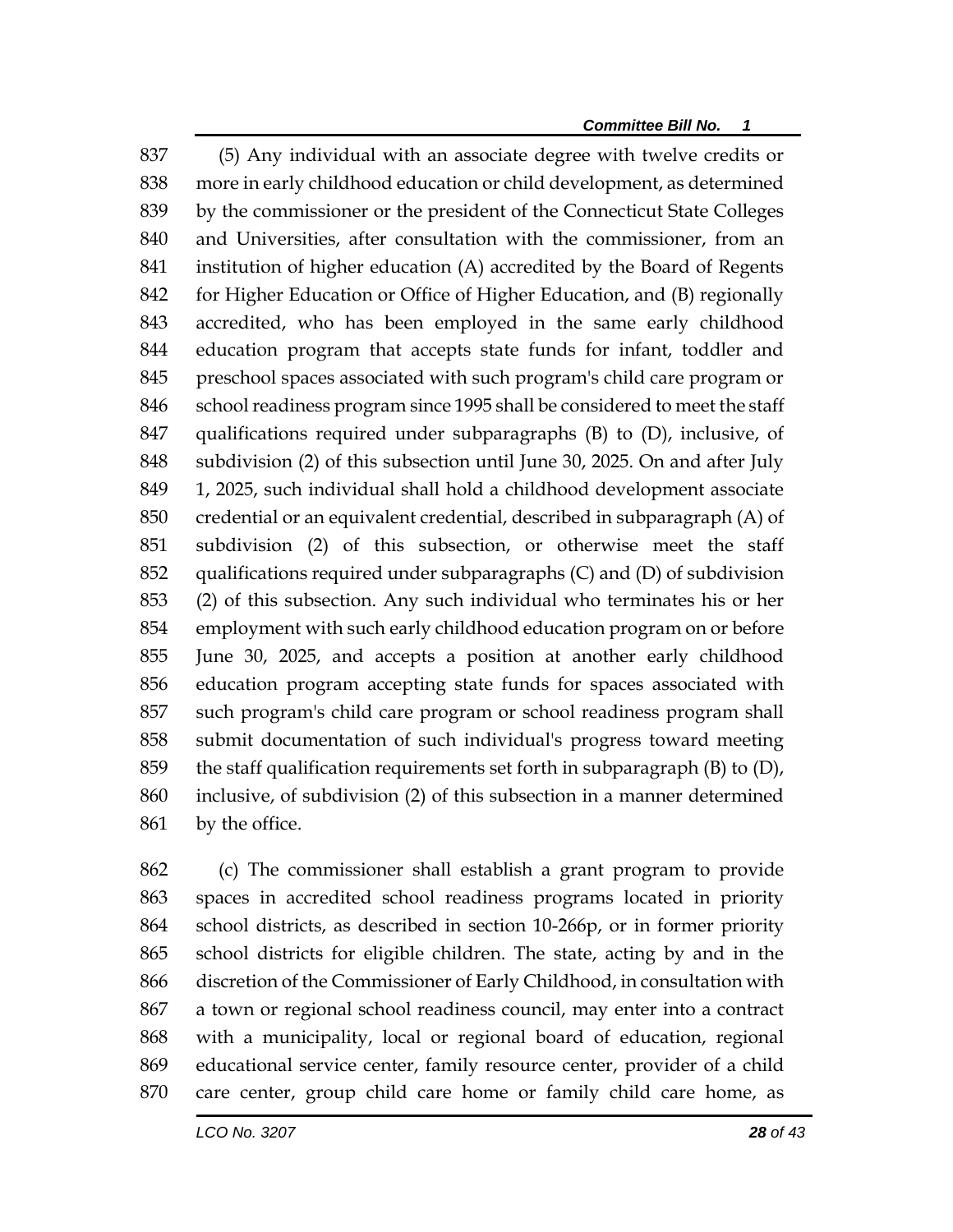described in section 19a-77, as amended by this act, Head Start program, preschool program or other program that meets such standards established by the commissioner, to provide, within available appropriations, state financial assistance. Eligibility shall be determined for a five-year period based on an applicant's designation as a priority school district for the initial year of application, except that if a school district that receives a grant pursuant to this subsection is no longer designated as a priority school district at the end of such five-year period, such former priority school district shall continue to be eligible to receive a grant pursuant to this subsection. Grant awards shall be made annually contingent upon available funding and a satisfactory annual evaluation. The chief elected official of such town and the superintendent of schools for such priority school district or former priority school district shall submit a plan for the expenditure of grant funds and responses to the local request for proposal process to the commissioner. The commissioner shall review and approve such plans. The plan shall: (1) Be developed in consultation with the local or regional school readiness council established pursuant to section 10-16r, as amended by this act; (2) be based on a needs and resource assessment; (3) provide for the issuance of requests for proposals for providers of accredited school readiness programs, provided, after the initial requests for proposals, facilities that have been approved to operate a child care program financed through the Connecticut Health and Education Facilities Authority and have received a commitment for debt service from the Department of Social Services, pursuant to section 17b- 749i, on or before June 30, 2014, and on or after July 1, 2014, from the office, are exempt from the requirement for issuance of annual requests for proposals; and (4) identify the need for funding pursuant to section 17b-749a in order to extend the hours and days of operation of school readiness programs in order to provide child care services for children attending such programs.

 (d) (1) The commissioner shall establish a competitive grant program to provide spaces in accredited school readiness programs or school readiness programs seeking accreditation located in (A) an area served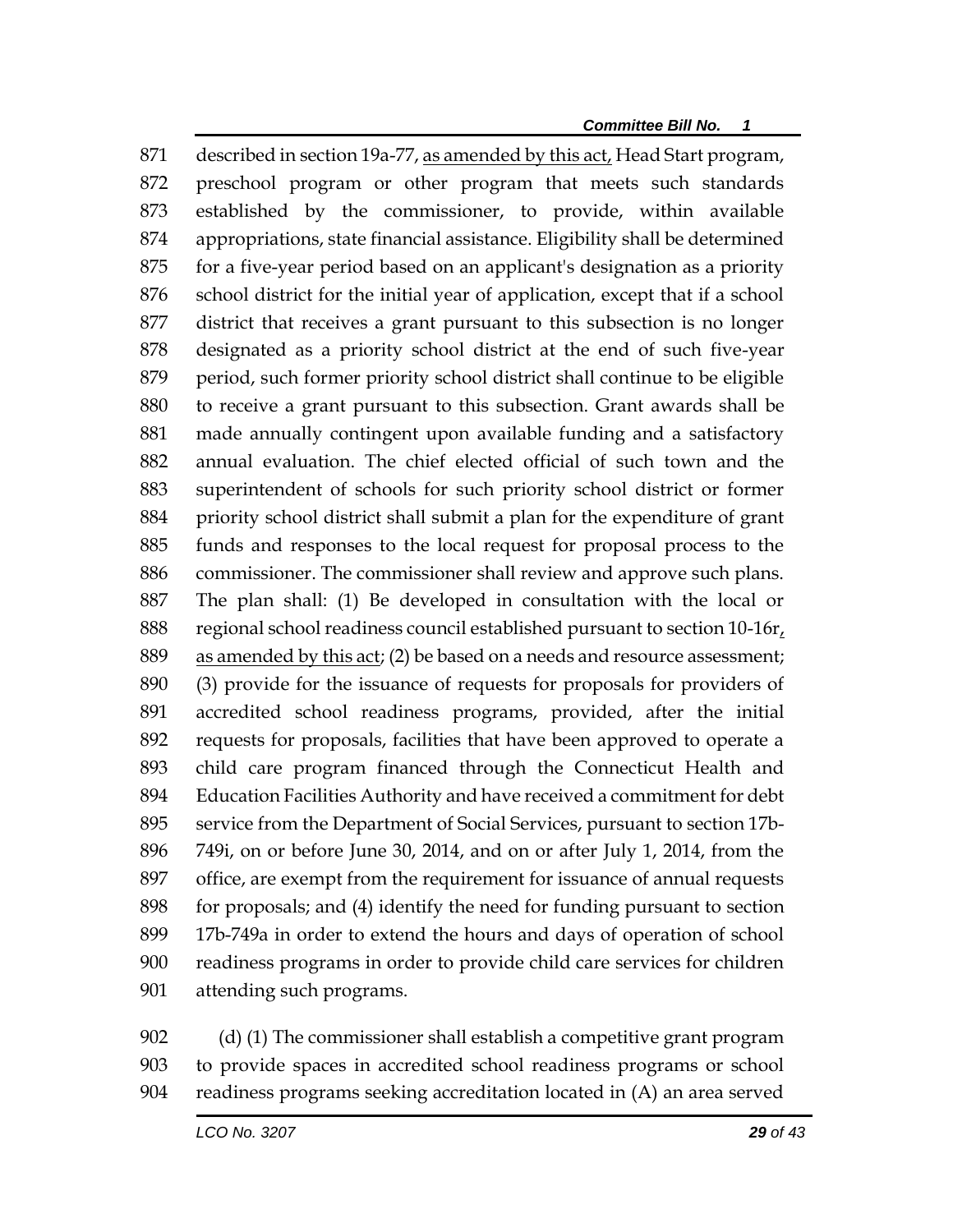by a priority school or a former priority school, (B) a town ranked one to fifty when all towns are ranked in ascending order according to town wealth, as defined in subdivision (26) of section 10-262f, whose school district is not a priority school district pursuant to section 10-266p, (C) a town formerly a town described in subparagraph (B) of this subdivision, as provided for in subdivision (2) of this subsection, or (D) a town designated as an alliance district, as defined in section 10-262u, whose school district is not a priority school district pursuant to section 10- 266p. A town in which a priority school is located, a regional school readiness council, pursuant to subsection (c) of section 10-16r, as 915 amended by this act, for a region in which such a school is located or a town described in subparagraph (B) of this subdivision may apply for such a grant in an amount equal to the number of spaces in an accredited school readiness program or a school readiness program seeking accreditation multiplied by the per child cost set forth in subdivision (1) of subsection (b) of section 10-16q, as amended by this act. Eligibility shall be determined for a three-year period based on an applicant's designation as having a priority school or being a town described in subparagraph (B) of this subdivision for the initial year of application. The state, acting by and in the discretion of the Commissioner of Early Childhood, in consultation with a town or regional school readiness council, may enter into a contract with a municipality, local or regional board of education, regional educational service center, family resource center, provider of a child care center, group child care home or family child care home, as described in section 19a-77, as amended by this act, Head Start program, preschool program or other program that meets such standards established by the commissioner, to provide, within available appropriations, state financial assistance. The chief elected official of such town and the superintendent of schools of the school district or the regional school readiness council shall submit a plan, as described in subsection (c) of this section, for the expenditure of such grant funds to the commissioner. In awarding grants pursuant to this subsection, the commissioner shall give preference to applications submitted by regional school readiness councils and may, within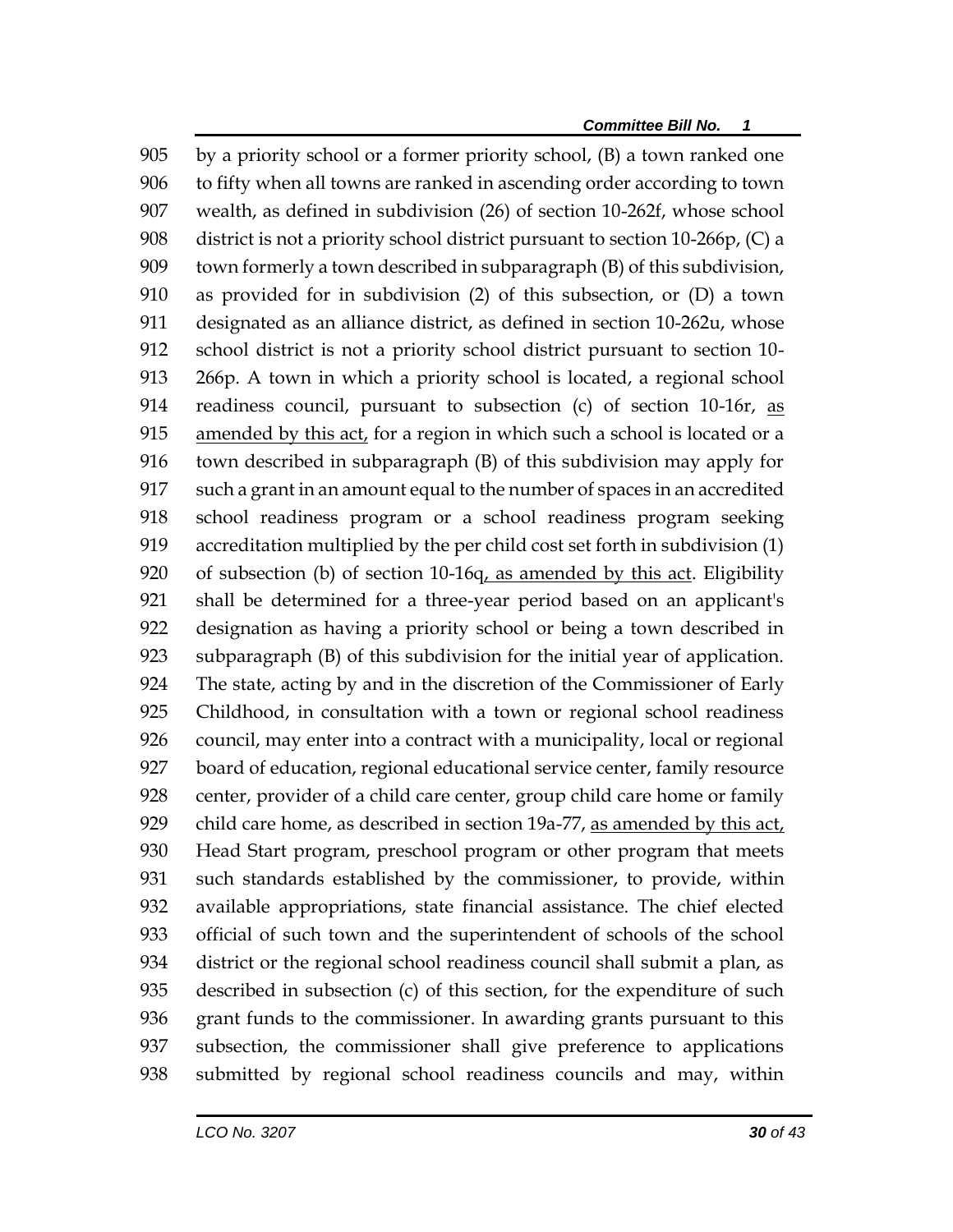available appropriations, provide a grant to such town or regional school readiness council that increases the number of spaces for eligible children who reside in an area or town described in subparagraphs (A) to (D), inclusive, of this subdivision, in an accredited school readiness program or a school readiness program seeking accreditation.

 (2) (A) Except as provided in subparagraph (C) of this subdivision, commencing with the fiscal year ending June 30, 2005, if a town received a grant pursuant to subdivision (1) of this subsection and is no longer eligible to receive such a grant, the town may receive a phase-out grant for each of the three fiscal years following the fiscal year such town received its final grant pursuant to subdivision (1) of this subsection.

 (B) The amount of such phase-out grants shall be determined as follows: (i) For the first fiscal year following the fiscal year such town received its final grant pursuant to subdivision (1) of this subsection, in an amount that does not exceed seventy-five per cent of the grant amount such town received for the town or school's final year of eligibility pursuant to subdivision (1) of this subsection; (ii) for the second fiscal year following the fiscal year such town received its final grant pursuant to subdivision (1) of this subsection, in an amount that does not exceed fifty per cent of the grant amount such town received for the town's or school's final year of eligibility pursuant to subdivision (1) of this subsection; and (iii) for the third fiscal year following the fiscal year such town received its final grant pursuant to subdivision (1) of this subsection, in an amount that does not exceed twenty-five per cent of the grant amount such town received for the town's or school's final year of eligibility pursuant to subdivision (1) of this subsection.

 (C) For the fiscal year ending June 30, 2011, and each fiscal year thereafter, any town that received a grant pursuant to subparagraph (B) of subdivision (1) of this subsection for the fiscal year ending June 30, 2010, shall continue to receive a grant under this subsection even if the town no longer meets the criteria for such grant pursuant to subparagraph (B) of subdivision (1) of this subsection.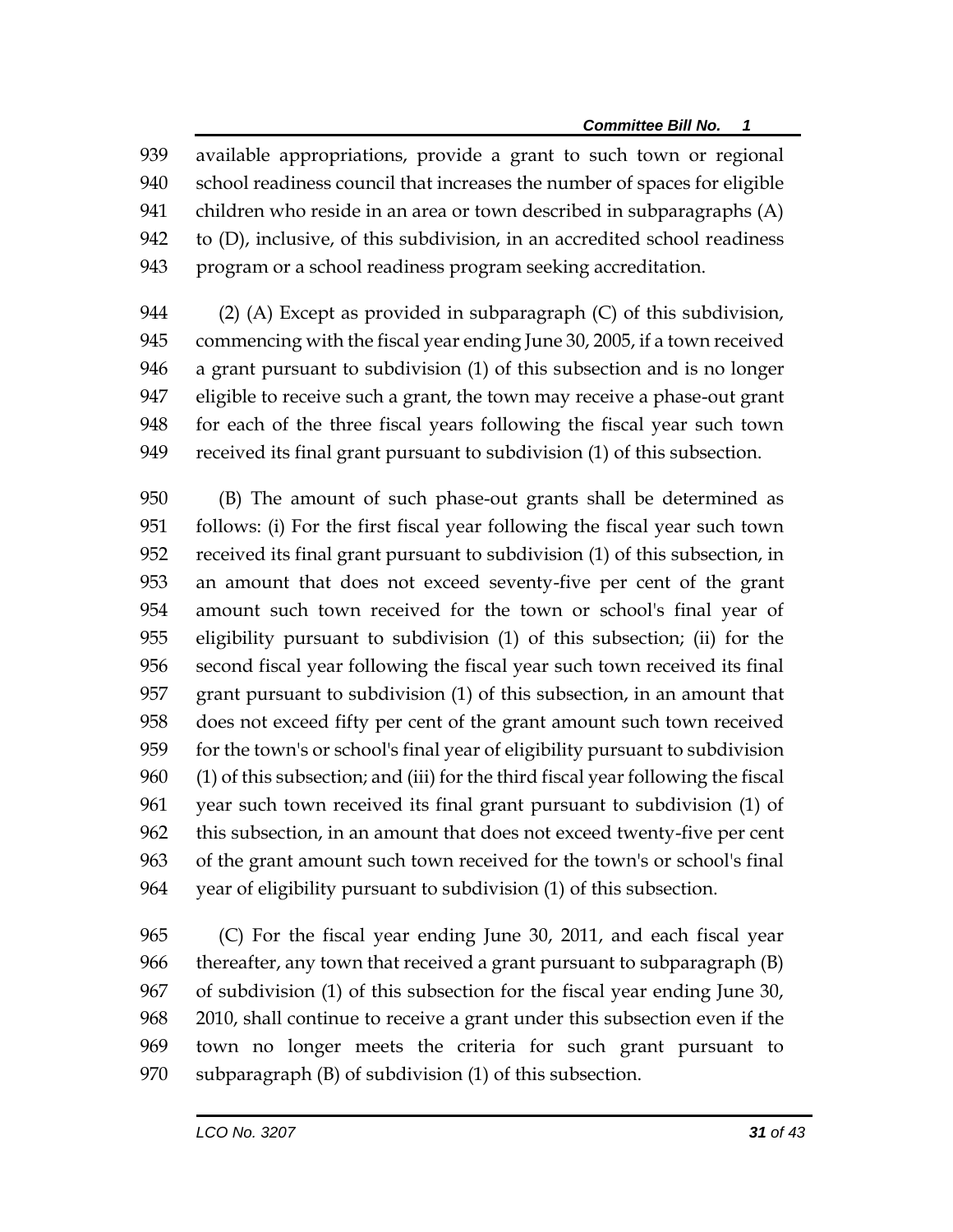(e) (1) If funds appropriated for the purposes of subsection (c) of this section are not expended, the commissioner may deposit such unexpended funds in the account established under section 10-16aa and use such unexpended funds in accordance with the provisions of section 10-16aa.

 (2) For the fiscal year ending June 30, 2015, and each fiscal year thereafter, if funds appropriated for the purposes of subsection (c) of this section are not expended, an amount up to one million dollars of such unexpended funds may be available for the provision of 980 scholarships and professional development for early childhood care and 981 education program providers, and individual staff members employed in such programs, provided such programs accept state funds for infant, toddler and preschool slots. Such unexpended funds may be available for use in accordance with the provisions of this **[**subparagraph**]** 985 subdivision for the subsequent fiscal year. The commissioner may use such unexpended funds on and after July 1, 2015, to support early childhood education programs accepting state funds in satisfying the staff qualifications requirements of subparagraphs (B) and (C) of subdivision (2) of subsection (b) of this section. The commissioner shall use any such funds to provide assistance to individual staff members, giving priority to those staff members (A) attending an institution of higher education accredited by the Board of Regents for Higher Education or the Office of Higher Education, and approved by the Office of Early Childhood, and regionally accredited, at a maximum of ten thousand dollars per staff member per year for the cost of higher education courses leading to a bachelor's degree or, not later than December 31, 2015, an associate degree, as such degrees are described in said subparagraphs (B) and (C), or (B) receiving noncredit competency-based training approved by the office, at a maximum of one thousand dollars per staff member per year, provided such staff members have applied for all available federal and state scholarships and grants, and such assistance does not exceed such staff members' financial need. Individual staff members shall apply for such unexpended funds in a manner determined by the commissioner. The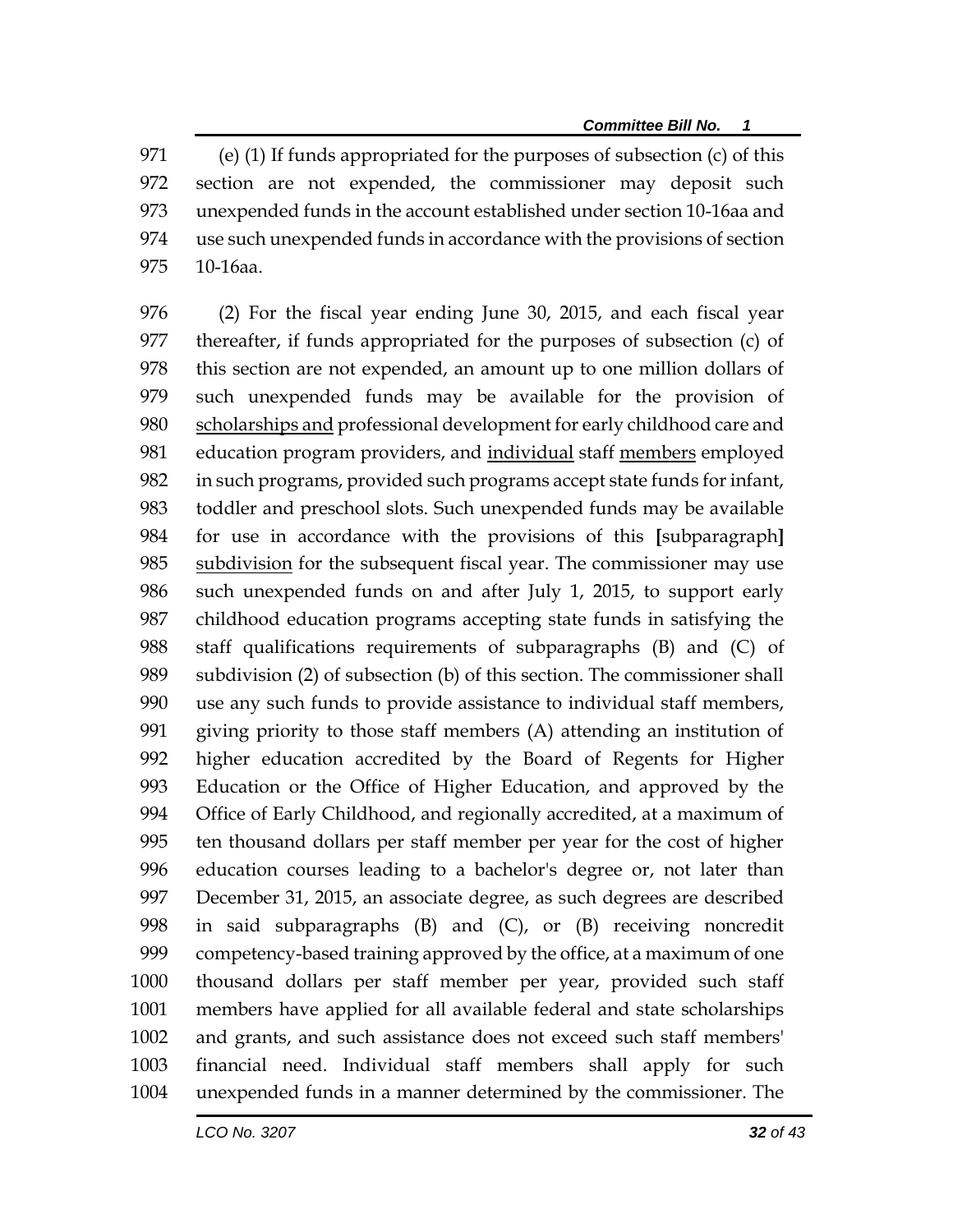commissioner shall determine how such unexpended funds shall be distributed.

 (3) If funds appropriated for the purposes of subsection (c) of this section are not expended pursuant to subsection (c) of this section, deposited pursuant to subdivision (1) of this subsection, or used pursuant to subdivision (2) of this subsection, the commissioner may use such unexpended funds to support local school readiness programs. The commissioner may use such funds for purposes including, but not limited to, (A) assisting local school readiness programs in meeting and maintaining accreditation requirements, (B) providing training in implementing the preschool assessment and curriculum frameworks, including training to enhance literacy teaching skills, (C) developing a state-wide preschool curriculum, (D) developing student assessments for students in grades kindergarten to two, inclusive, (E) developing and implementing best practices for parents in supporting preschool and kindergarten student learning, (F) developing and implementing strategies for children to successfully transition to preschool and from preschool to kindergarten, including through parental engagement and whole-family supports that may be utilized through the two- generational initiative, established pursuant to section 17b-112*l*, or through other available resources, (G) providing for professional development, including assisting in career ladder advancement, for school readiness staff, (H) providing supplemental grants to other towns that are eligible for grants pursuant to subsection (c) of this section, and (I) developing a plan to provide spaces in an accredited school readiness program or a school readiness program seeking accreditation to all eligible children who reside in an area or town described in subparagraphs (A) to (D), inclusive, of subdivision (1) of subsection (d) of this section.

 (f) Any school readiness program that receives funds pursuant to this section or section 10-16u shall not discriminate on the basis of race, color, national origin, gender, religion or disability. For purposes of this section, a nonsectarian program means any public or private school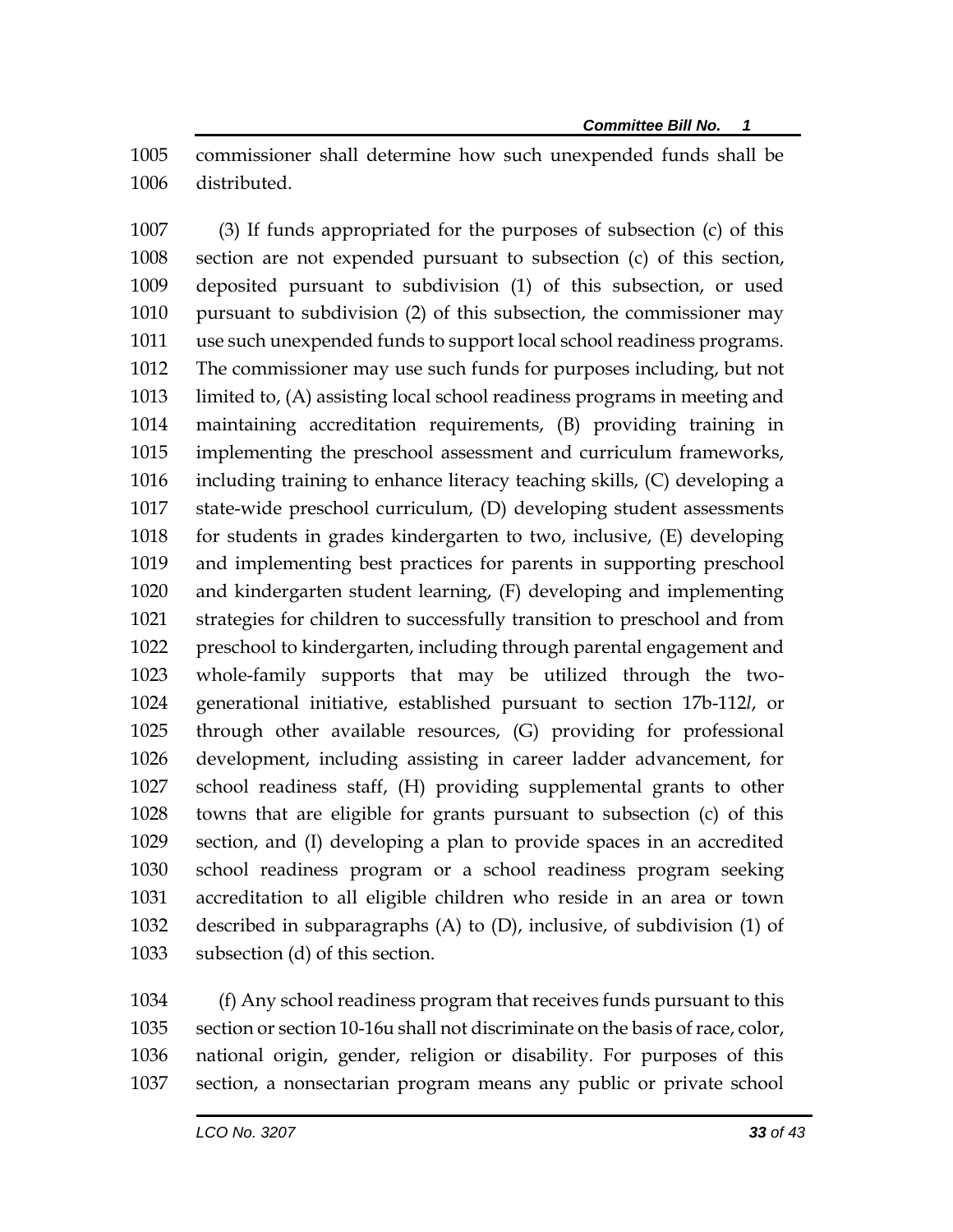readiness program that is not violative of the Establishment Clause of the Constitution of the State of Connecticut or the Establishment Clause of the Constitution of the United States of America.

 (g) Subject to the provisions of this subsection, no funds received by a town pursuant to subsection (c) or (d) of this section or section 10-16u shall be used to supplant federal, state or local funding received by such town for early childhood education, provided a town may use an amount determined in accordance with this subsection for coordination, program evaluation and administration. Such amount shall be at least five per cent of the total grant allocation, but not more than seventy-five thousand dollars and shall be determined by the commissioner based on the school readiness grant award allocated to the town pursuant to subsection (c) or (d) of this section or section 10-16u and the number of operating sites for coordination, program evaluation and administration. Such amount shall be increased by an amount equal to local funding provided for early childhood education coordination, program evaluation and administration, not to exceed twenty-five thousand dollars. Each town that receives a grant pursuant to subsection (c) or (d) of this section or section 10-16u shall designate a person to be responsible for such coordination, program evaluation and administration and to act as a liaison between the town and the commissioner. Each school readiness program that receives funds pursuant to this section or section 10-16u shall provide information to the commissioner or the school readiness council, as requested, that is necessary for purposes of any school readiness program evaluation.

 (h) Any town receiving a grant pursuant to this section may use such grant, with the approval of the commissioner, to prepare a facility or staff for operating a school readiness program and shall be adjusted based on the number of days of operation of a school readiness program if a shorter term of operation is approved by the commissioner.

 (i) A town may use grant funds to purchase spaces for eligible children who reside in such town at an accredited school readiness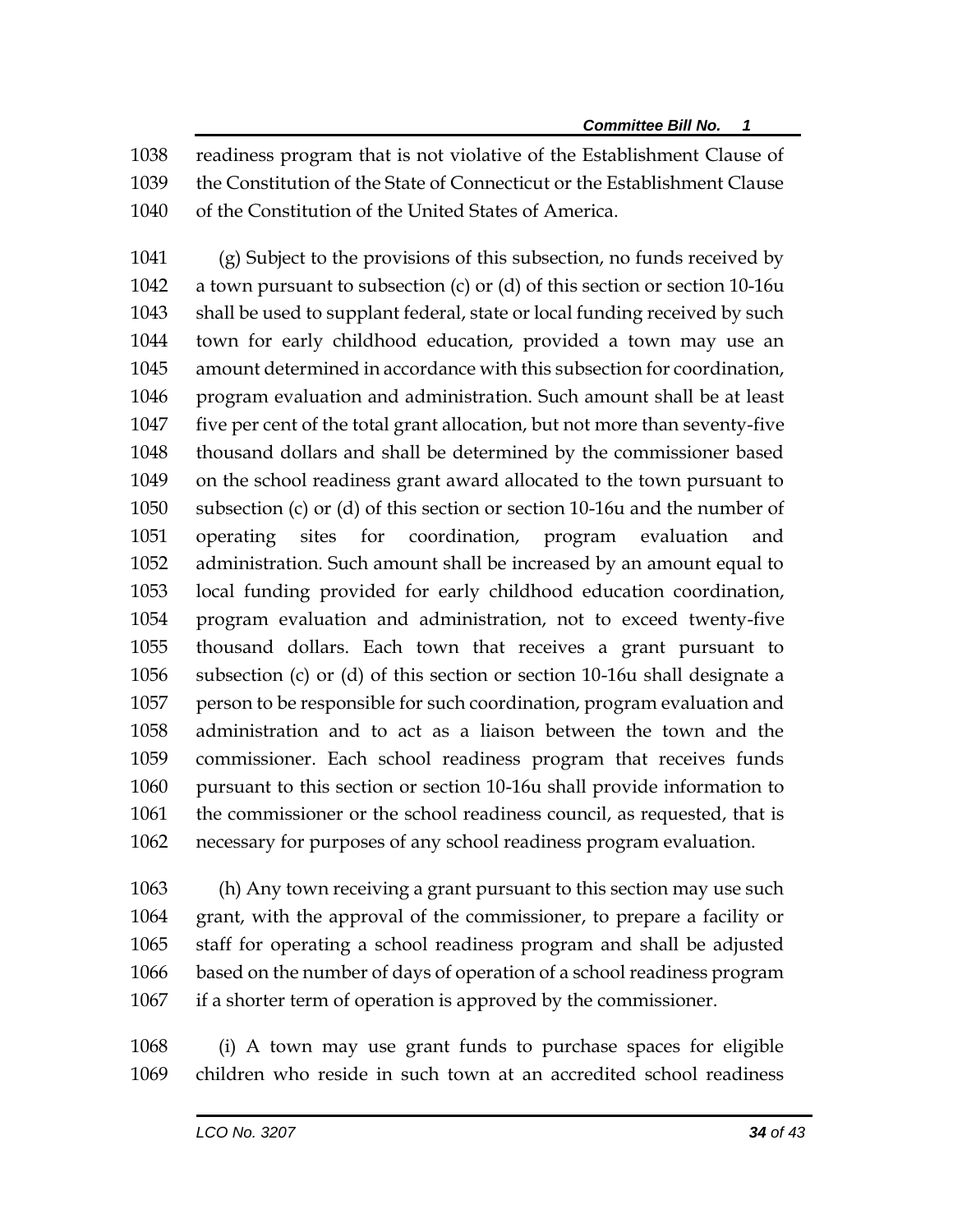program located in another town. A regional school readiness council may use grant funds to purchase spaces for eligible children who reside in the region covered by the council at an accredited school readiness program located outside such region.

 (j) Children enrolled in school readiness programs funded pursuant to this section shall not be counted (1) as resident students for purposes of subdivision (22) of section 10-262f, or (2) in the determination of average daily membership pursuant to subdivision (2) of subsection (a) of section 10-261.

 (k) (1) Up to two per cent of the amount of the appropriation for this section may be allocated to the competitive grant program pursuant to subsection (d) of this section. The determination of the amount of such allocation shall be made on or before August first.

 (2) Up to two per cent of the amount of the appropriation for this section may be used by the commissioner in a manner consistent with the provisions of section 10-509.

 **[**(l) For the fiscal year ending June 30, 2020, and each fiscal year thereafter, any school readiness program that (1) is licensed by the Office of Early Childhood pursuant to chapter 368a, (2) provides full- day and year-round child care and education programs for children, and (3) receives funds pursuant to this section or section 10-16u, shall use any amount of the per child cost as described in subdivision (1) of subsection (b) of section 10-16q that is over the amount of eight thousand nine hundred twenty-seven dollars, exclusively to increase the salaries of those individuals with direct responsibility for teaching or caring for children in a classroom at such school readiness program.**]**

 Sec. 15. (NEW) (*Effective July 1, 2022*) (a) As used in this section and section 16 of this act:

 (1) "Compensation schedule" means the early childhood educator compensation schedule developed by the Office of Early Childhood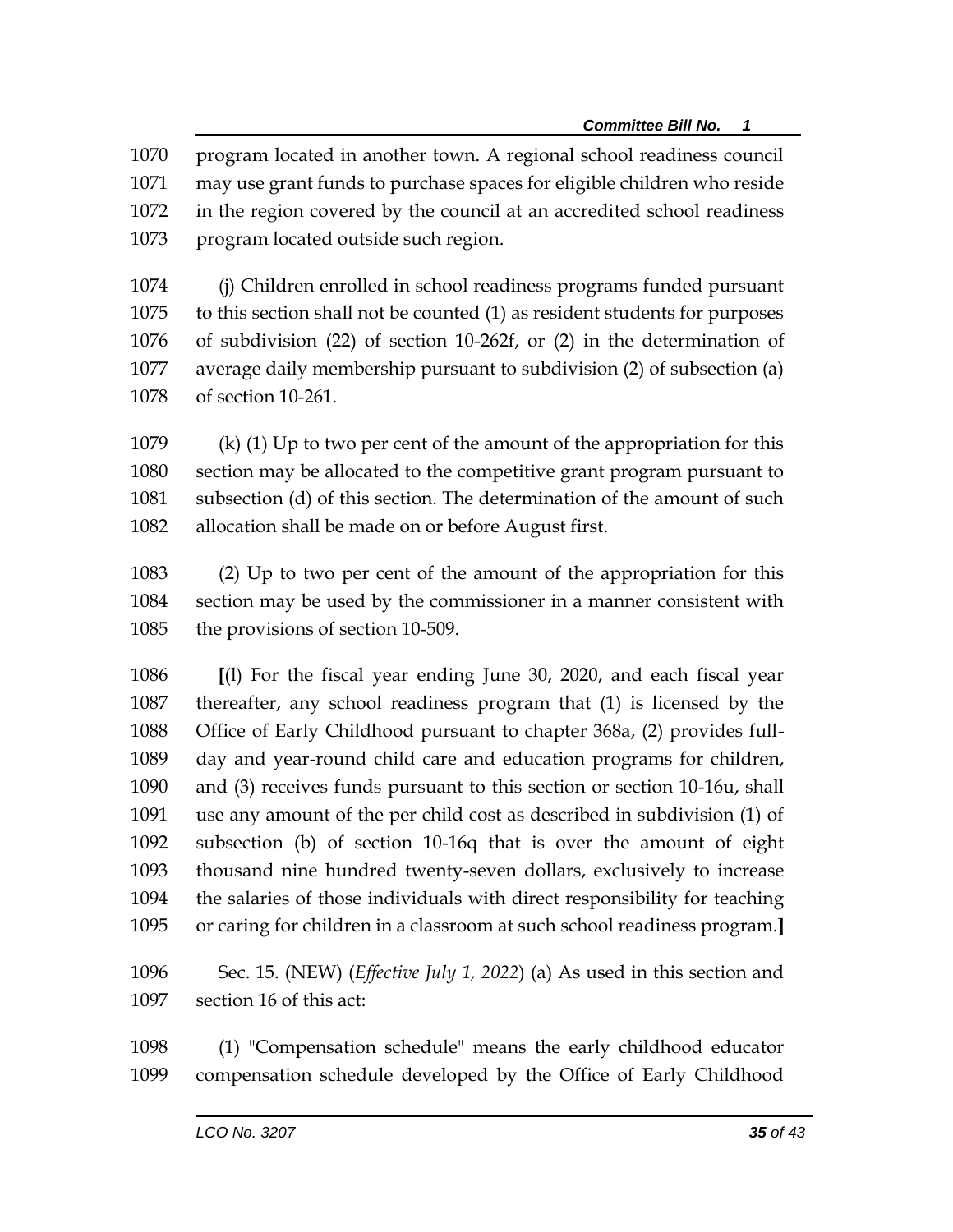pursuant to section 10-531 of the general statutes, as amended by this act;

 (2) "Early childhood care and education program" means a child care services provider, early childhood education program or license-exempt early childhood provider;

 (3) "Child care services provider" means a child care center or a group child care home, as those terms are described in section 19a-77 of the general statutes, as amended by this act;

 (4) "Early childhood education program" means a private preschool program, a school readiness program or program pursuant to section 8- 1110 210 of the general statutes, as amended by this act;

- (5) "School readiness program" has the same meaning as provided in section 10-16p of the general statutes, as amended by this act;
- (6) "License-exempt early childhood provider" means any child care services provider or school readiness program that accepts state funds for infant, toddler and preschool spaces associated with such program that is not required to be licensed pursuant to subsection (b) of section 19a-77 of the general statutes, and is located in a public school building but is not administered by a public school system;

 (7) "Employee" means a person who is employed by an early childhood care and education program and meets the eligibility criteria described in the compensation schedule and policy developed by the Office of Early Childhood pursuant to subsection (e) of this section;

- (8) "Base salary" means the annual salary that an employee was paid on December 31, 2021, or, if the position was vacant on December 31, 2021, the starting annual salary for such position on said date;
- (9) "Benefits amount" means seven thousand five hundred dollars;
- (10) "Individual employee salary enhancement amount" means, for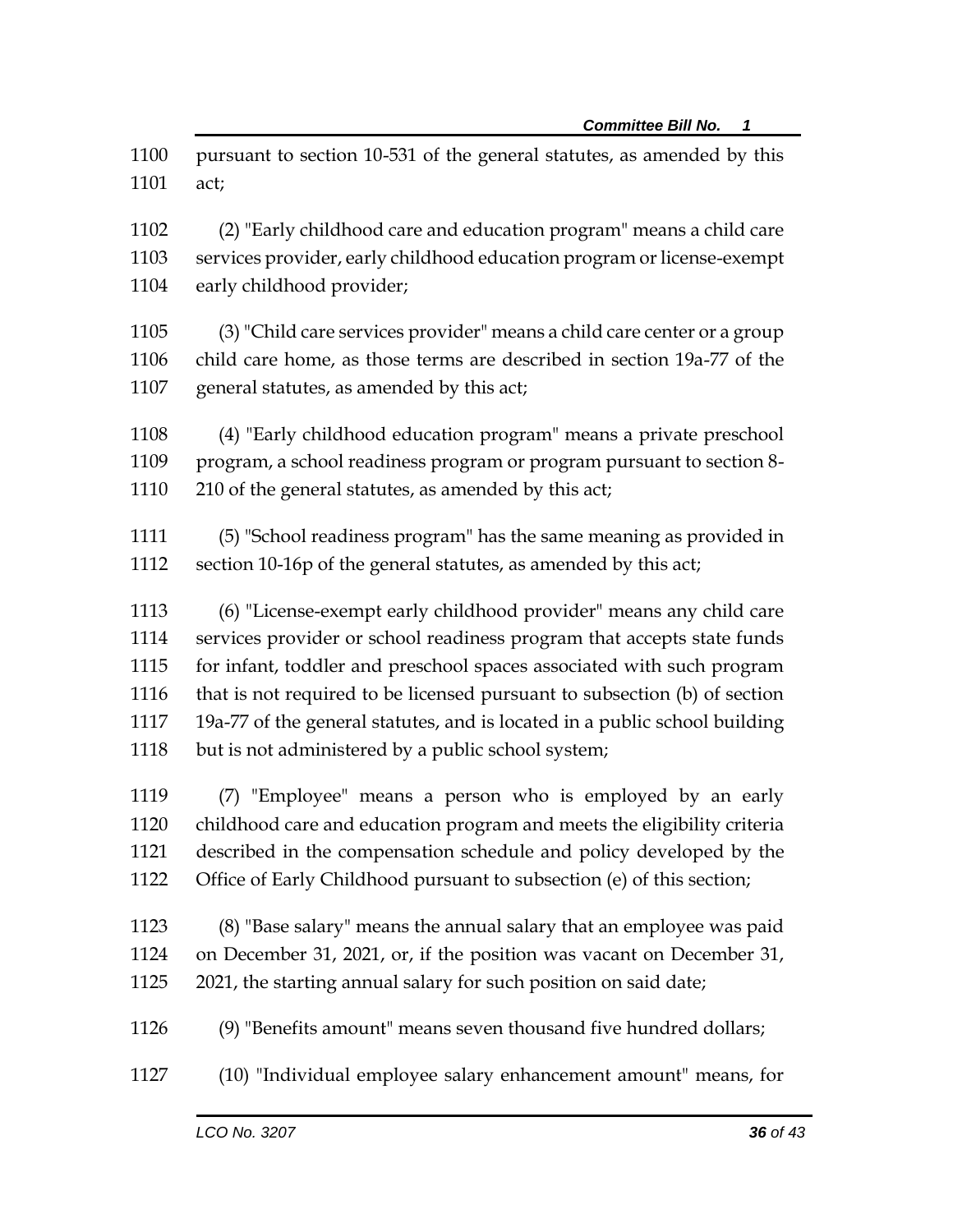any fiscal year, the sum of (A) the difference between (i) the salary prescribed in the compensation schedule for an employee, and (ii) the amount of such employee's base salary, and (B) the benefits amount;

 (11) "Salary enhancement amount" means the sum of the total individual employee salary enhancement amounts for all employees of an early childhood care and education program for the fiscal year; and

 (12) "Family child care home" has the same meaning as provided in section 19a-77 of the general statutes, as amended by this act.

 (b) For the fiscal year ending June 30, 2023, and each fiscal year thereafter, the Office of Early Childhood shall administer the early childhood care and education salary enhancement grant program. The office shall annually pay to each early childhood care and education program a salary enhancement grant in the amount of such program's salary enhancement amount. Such programs shall distribute such grant funds to its employees in accordance with the policy developed by the Commissioner of Early Childhood pursuant to subsection (e) of this section.

 (c) For the fiscal year ending June 30, 2023, and each fiscal year thereafter, the office shall annually pay to each family child care home a salary enhancement grant as follows: (1) Twenty thousand dollars for each licensee of a family child care home, (2) six thousand dollars for each full-time assistant or substitute staff member approved by the Commissioner of Early Childhood pursuant to section 19a-87b of the general statutes, and (3) three thousand dollars for each part-time assistant or substitute staff member approved by the commissioner pursuant to section 19a-87b of the general statutes, and employed by the family child care home. The licensee shall distribute such grant funds in accordance with the policy developed by the commissioner pursuant to subsection (e) of this section.

 (d) Each early childhood care and education program shall register, at such time and in such manner as prescribed by the commissioner,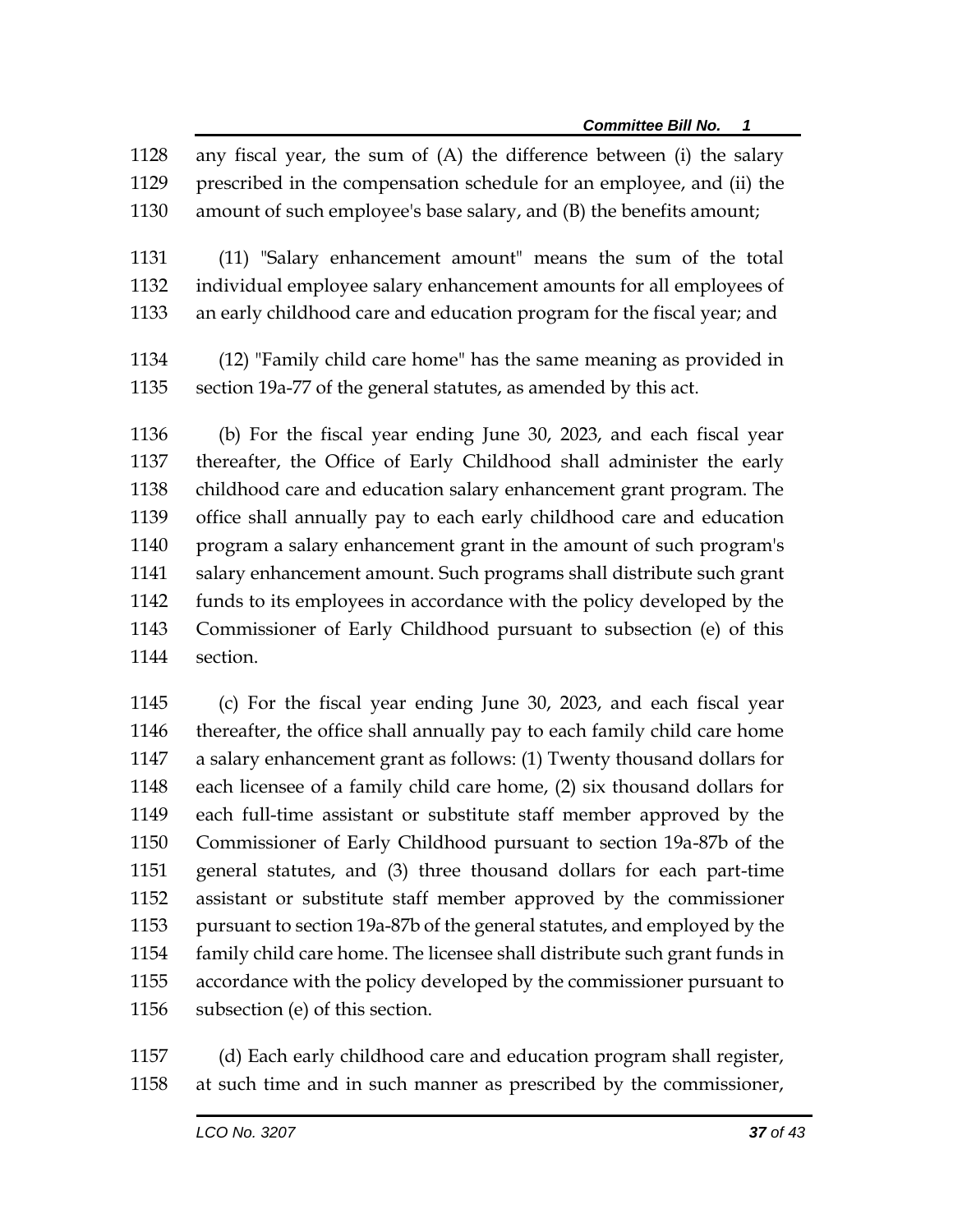with the Office of Early Childhood to receive a grant under the program. Upon registration, such program shall provide any information required by the office, in accordance with the policy developed by the commissioner pursuant to subsection (e) of this section.

 (e) Not later than October 1, 2022, the commissioner shall develop a policy for the administration of the early childhood care and education salary enhancement grant program. The policy shall include, but need not be limited to, eligibility criteria for the program, the registration process for the program, the distribution requirements of the grant and any other requirements the commissioner deems necessary.

 Sec. 16. (NEW) (*Effective July 1, 2022*) On and after July 1, 2022, each employee of an early childhood care and education program shall be paid an annual salary as prescribed in the compensation schedule developed pursuant to section 10-531 of the general statutes, as amended by this act, except if an employee's salary is greater than the amount prescribed in such compensation schedule then such employee shall be paid such greater amount.

 Sec. 17. Section 10-531 of the general statutes is repealed and the following is substituted in lieu thereof (*Effective July 1, 2022*):

(a) As used in this section:

 (1) "Early childhood education program" means any child care or school readiness program that accepts state funds for infant, toddler and preschool spaces associated with such program;

 (2) "Employee" means any person who is employed by an early childhood care and education program and meets the **[**applicable staff qualifications requirement, as defined in section 10-16p**]** eligibility 1185 criteria described in the compensation schedule and policy developed by the Office of Early Childhood pursuant to subsection (e) of section 1 of this act;

*LCO No. 3207**38 of 43* (3) "Compensation" means the salary, wages, benefits and other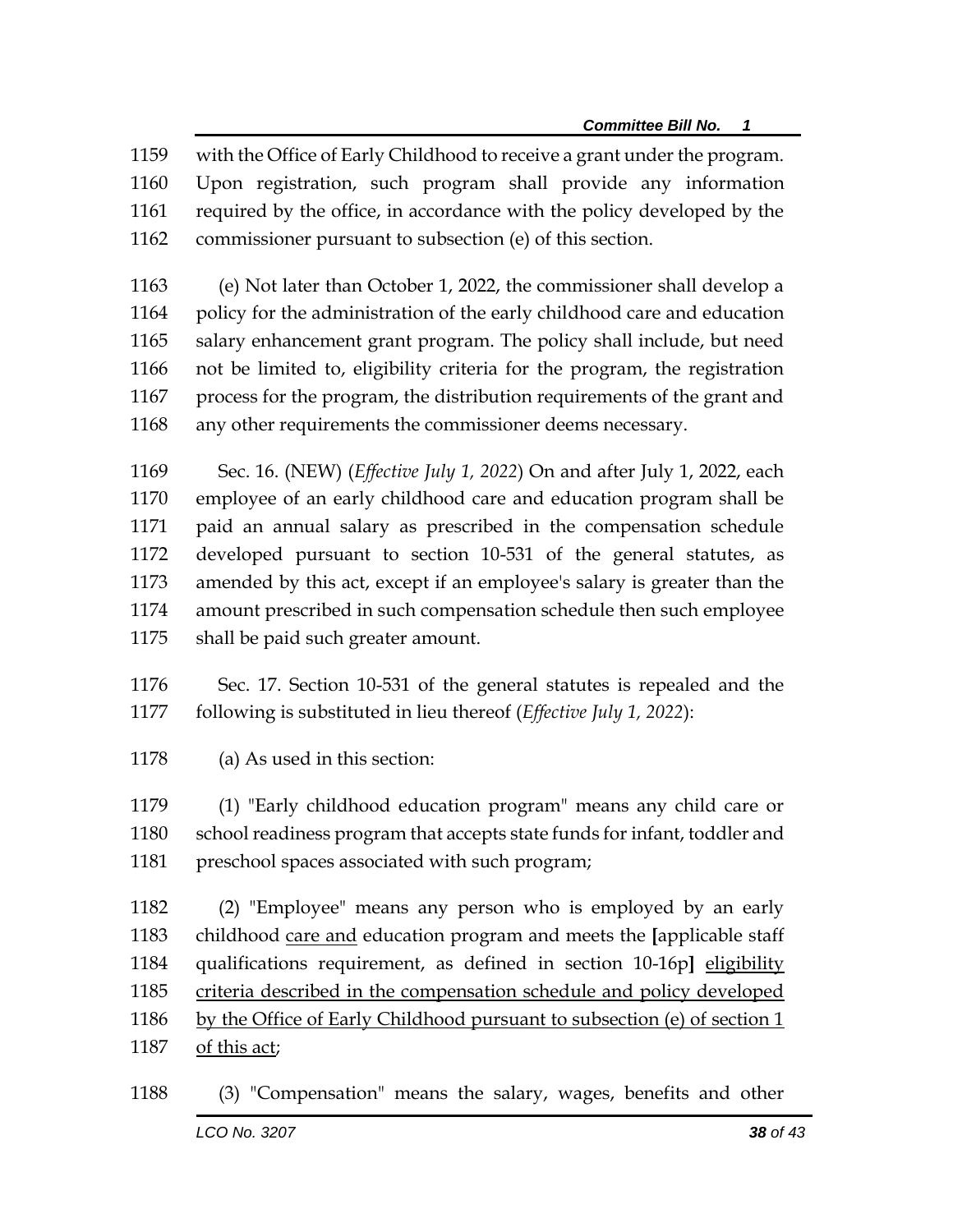| 1189<br>1190 | forms of valuable consideration earned by and provided to an employee<br>in remuneration for services rendered; [and]                      |  |  |
|--------------|--------------------------------------------------------------------------------------------------------------------------------------------|--|--|
| 1191<br>1192 | (4) "Compensation schedule" means a list or lists specifying a series<br>of compensation steps and ranges; [.]                             |  |  |
| 1193         | (5) "Early childhood care and education program" means a child care                                                                        |  |  |
| 1194         | services provider or an early childhood education program;                                                                                 |  |  |
| 1195         | (6) "Child care services provider" means a child care center or a group                                                                    |  |  |
| 1196         | child care home, as those terms are described in section 19a-77, as                                                                        |  |  |
| 1197         | amended by this act;                                                                                                                       |  |  |
| 1198<br>1199 | (7) "Early childhood education program" means a private preschool<br>program, a school readiness program or program pursuant to section 8- |  |  |
| 1200         | 210, as amended by this act; and                                                                                                           |  |  |
| 1201<br>1202 | (8) "School readiness program" has the same meaning as provided in<br>section 10-16p, as amended by this act.                              |  |  |

 (b) The Office of Early Childhood shall establish, after notice and opportunity for public comment, a proposed early childhood educator compensation schedule for employees of early childhood education programs.

 (c) (1) The office shall consider the following factors in developing the proposed early childhood educator compensation schedule: (A) Level of education, (B) training in early childhood education or child development, (C) relevant employment experience, including the number of years an individual has been employed in an early childhood education program, (D) compensation levels for certified teachers employed in a preschool program operated by a local or regional board of education or regional educational service center, and (E) cost of living in the state.

 (2) In developing the proposed early childhood educator compensation schedule, the office may (A) consider the findings and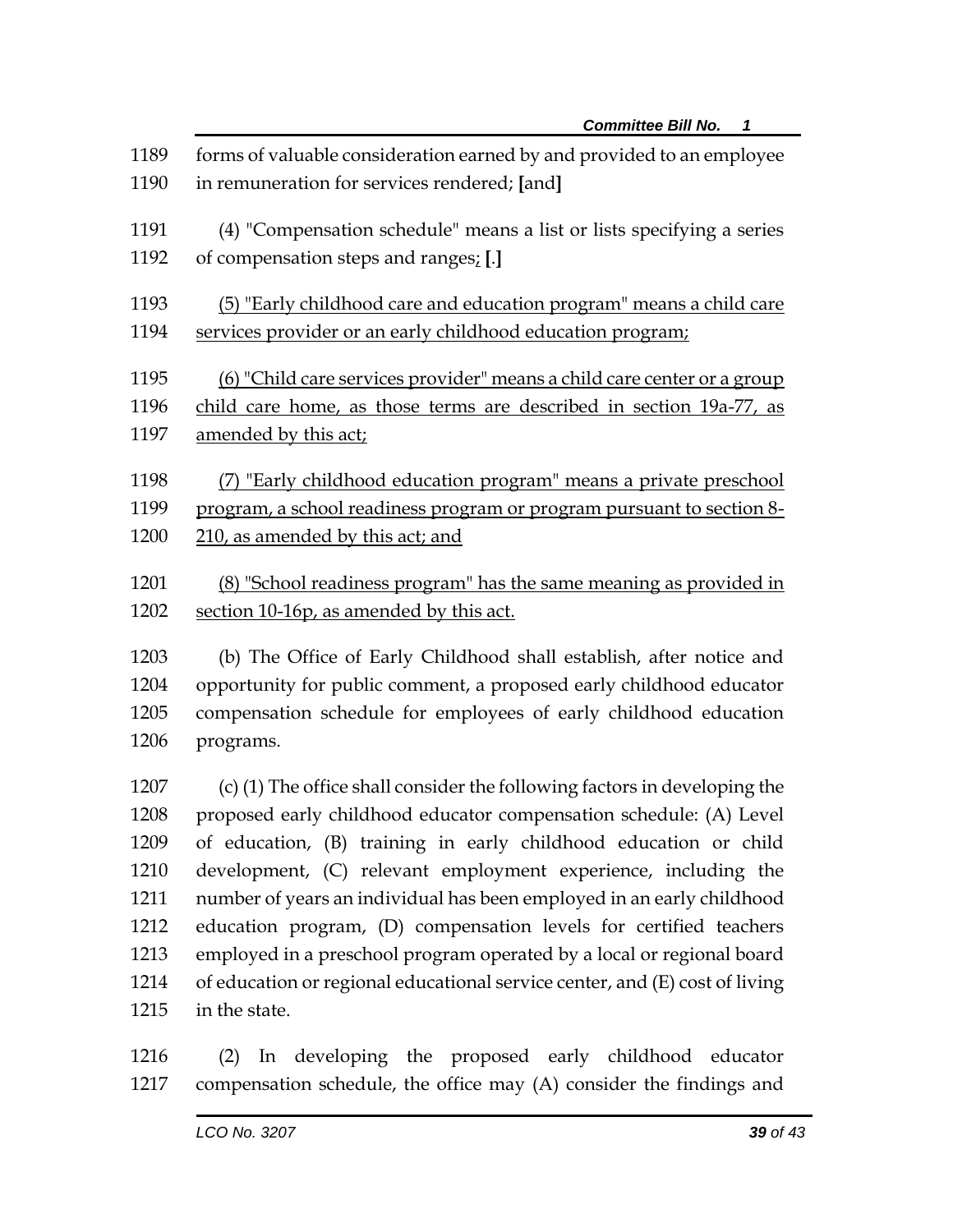recommendations provided in "A Plan to Assist Early Education State Funded Providers to Degree Attainment and Increased Compensation" created by the office, pursuant to section 4 of public act 15-134, to create a standardized salary scale and incentive package for early childhood educators, (B) utilize state and federal funding, and (C) examine existing programs that address early childhood educator compensation and staff retention through financial incentives, such as bonuses for degree or course completion.

 (3) The office shall establish a recommended minimum salary for employees as part of the proposed early childhood educator compensation schedule.

 (d) Not later than January 1, 2021, the office shall submit the proposed early childhood educator compensation schedule and a report to the joint standing committees of the General Assembly having cognizance of matters relating to education and appropriations and the budgets of state agencies, in accordance with the provisions of section 11-4a. Such report shall include: (1) Any recommendations for legislation relating to state-wide implementation of the proposed early childhood educator compensation schedule, (2) an estimate of the cost of implementing the proposed early childhood educator compensation schedule state-wide, (3) an analysis of the effect of the state-wide implementation of the proposed early childhood educator compensation schedule on the number of available preschool seats, and (4) an explanation of how the proposed early childhood educator compensation schedule will be included in any quality rating and improvement system developed by the office, pursuant to subdivision (15) of subsection (b) of section 10- 500.

- (e) Not later than January 1, 2023, the office shall amend the compensation schedule to include employees of early childhood care and education programs.
- Sec. 18. (*Effective July 1, 2022*) The sum of sixty thousand dollars is appropriated to the Department of Education from the General Fund,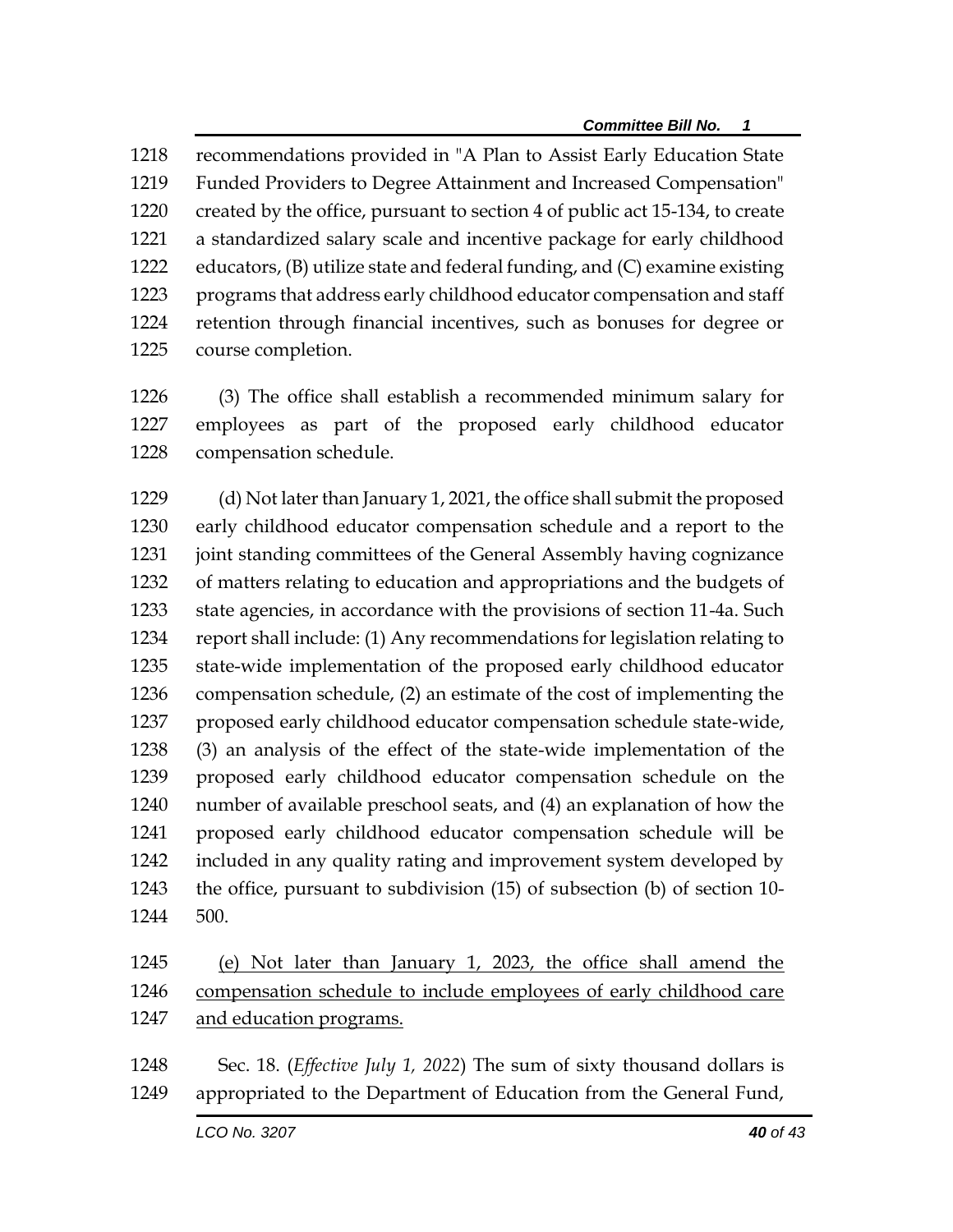for the fiscal year ending June 30, 2023, for the purpose of hiring a full- time employee to administer the grant program to provide grants to local and regional boards of education for the purpose of hiring and retaining additional school social workers and school psychologists described in section 2 of this act.

 Sec. 19. (*Effective July 1, 2022*) The sum of thirty thousand dollars is appropriated to the Department of Education from the General Fund, for the fiscal year ending June 30, 2023, for the purpose of hiring a full-1258 time employee to administer the minority teacher candidate scholarship program established pursuant to section 9 of this act.

 Sec. 20. (*Effective from passage*) The sum of five hundred ninety thousand dollars of the amount appropriated in section 21 of this act to the Department of Public Health for school-based health clinics, for the fiscal year ending June 30, 2023, shall be made available for a grant to each of the thirty-six recommended sites for expanded mental health services contained in the final report of the School-Based Health Center Expansion Working Group, established pursuant to section 16 of public act 21-35.

 Sec. 21. (*Effective from passage*) The sum of twenty-one million two hundred forty thousand dollars is appropriated to the Department of Public Health from the General Fund, for the fiscal year ending June 30, 2022, for the purpose of expanding services of existing school-based health centers to include mental health services in accordance with the provisions of section 20 of this act.

 Sec. 22. (*Effective from passage*) The sum of thirteen million dollars is allocated, in accordance with the provisions of special act 21-1, from the federal funds designated for the state pursuant to the provisions of section 602 of Subtitle M of Title IX of the American Rescue Plan Act of 2021, P.L. 117-2, as amended from time to time, to the Department of Education, for the fiscal year ending June 30, 2023, for support to the existing fifteen districts participating in the Learner Engagement and Attendance Program (LEAP) and expanding participation in the LEAP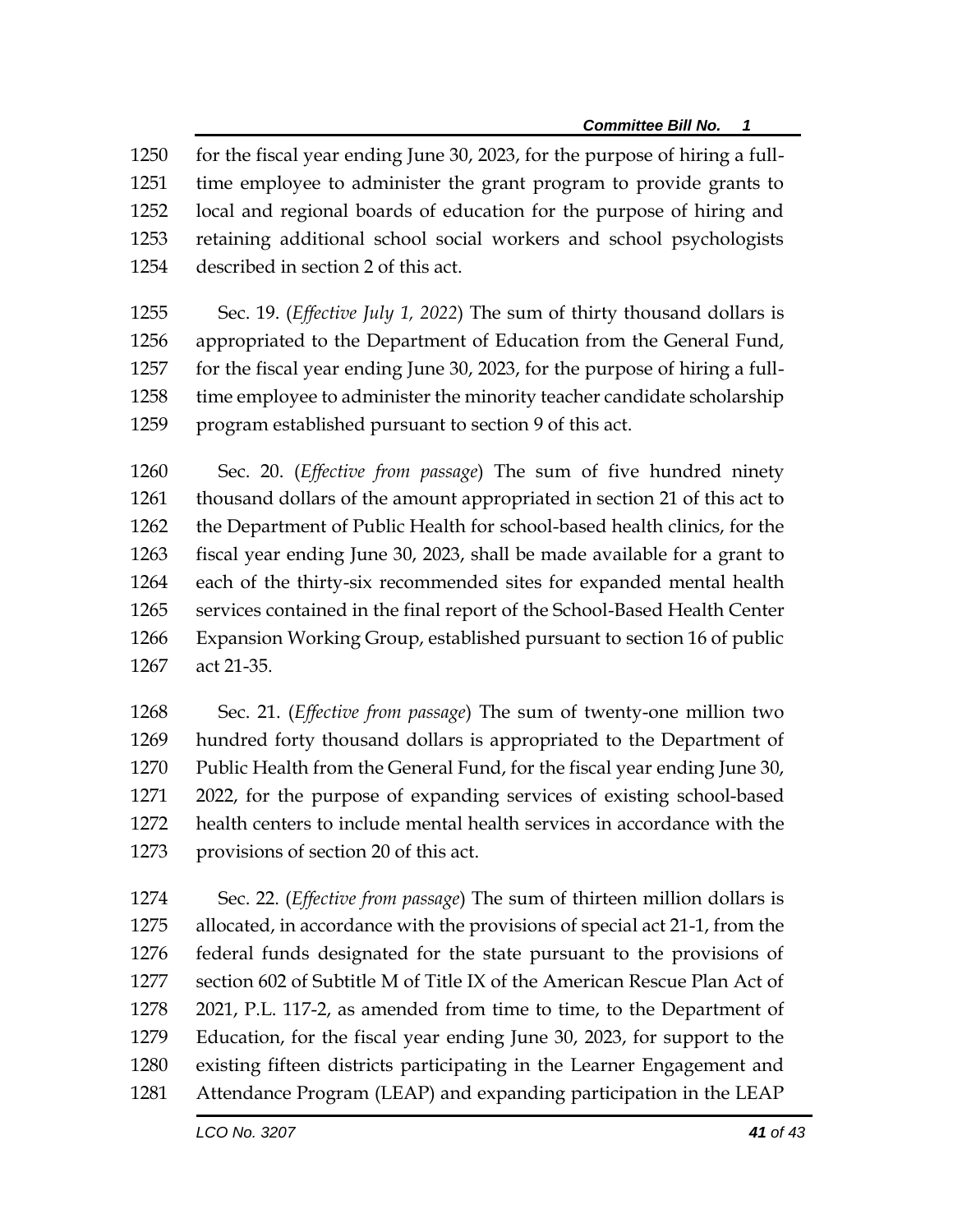1282 program to include five additional high-need districts.

 Sec. 23. (*Effective from passage*) The sum of thirteen million dollars is allocated, in accordance with the provisions of special act 21-1, from the federal funds designated for the state pursuant to the provisions of section 602 of Subtitle M of Title IX of the American Rescue Plan Act of 2021, P.L. 117-2, as amended from time to time, to the Department of Education, for the fiscal year ending June 30, 2024, for support to the existing fifteen districts participating in the Learner Engagement and Attendance Program (LEAP) and expanding participation in the LEAP

1291 program to include five additional high-need districts.

|           |                     | This act shall take effect as follows and shall amend the following |
|-----------|---------------------|---------------------------------------------------------------------|
| sections: |                     |                                                                     |
|           |                     |                                                                     |
| Section 1 | from passage        | New section                                                         |
| Sec. 2    | July 1, 2022        | New section                                                         |
| Sec. 3    | July 1, 2022        | New section                                                         |
| Sec. 4    | July 1, 2022        | New section                                                         |
| Sec. 5    | July 1, 2022        | New section                                                         |
| Sec. 6    | from passage        | $10-212a$                                                           |
| Sec. 7    | July 1, 2022        | 21a-286                                                             |
| Sec. 8    | July 1, 2022        | New section                                                         |
| Sec. 9    | July 1, 2022        | New section                                                         |
| Sec. 10   | from passage        | New section                                                         |
| Sec. 11   | from passage        | New section                                                         |
| Sec. 12   | July 1, 2022        | New section                                                         |
| Sec. 13   | July 1, 2022        | $10-16q(b)(1)$                                                      |
| Sec. 14   | <i>July 1, 2022</i> | 10-16p                                                              |
| Sec. 15   | July 1, 2022        | New section                                                         |
| Sec. 16   | July 1, 2022        | New section                                                         |
| Sec. 17   | July 1, 2022        | 10-531                                                              |
| Sec. 18   | July 1, 2022        | New section                                                         |
| Sec. 19   | July 1, 2022        | New section                                                         |
| Sec. 20   | from passage        | New section                                                         |
| Sec. 21   | from passage        | New section                                                         |
| Sec. 22   | from passage        | New section                                                         |
| Sec. 23   | from passage        | New section                                                         |